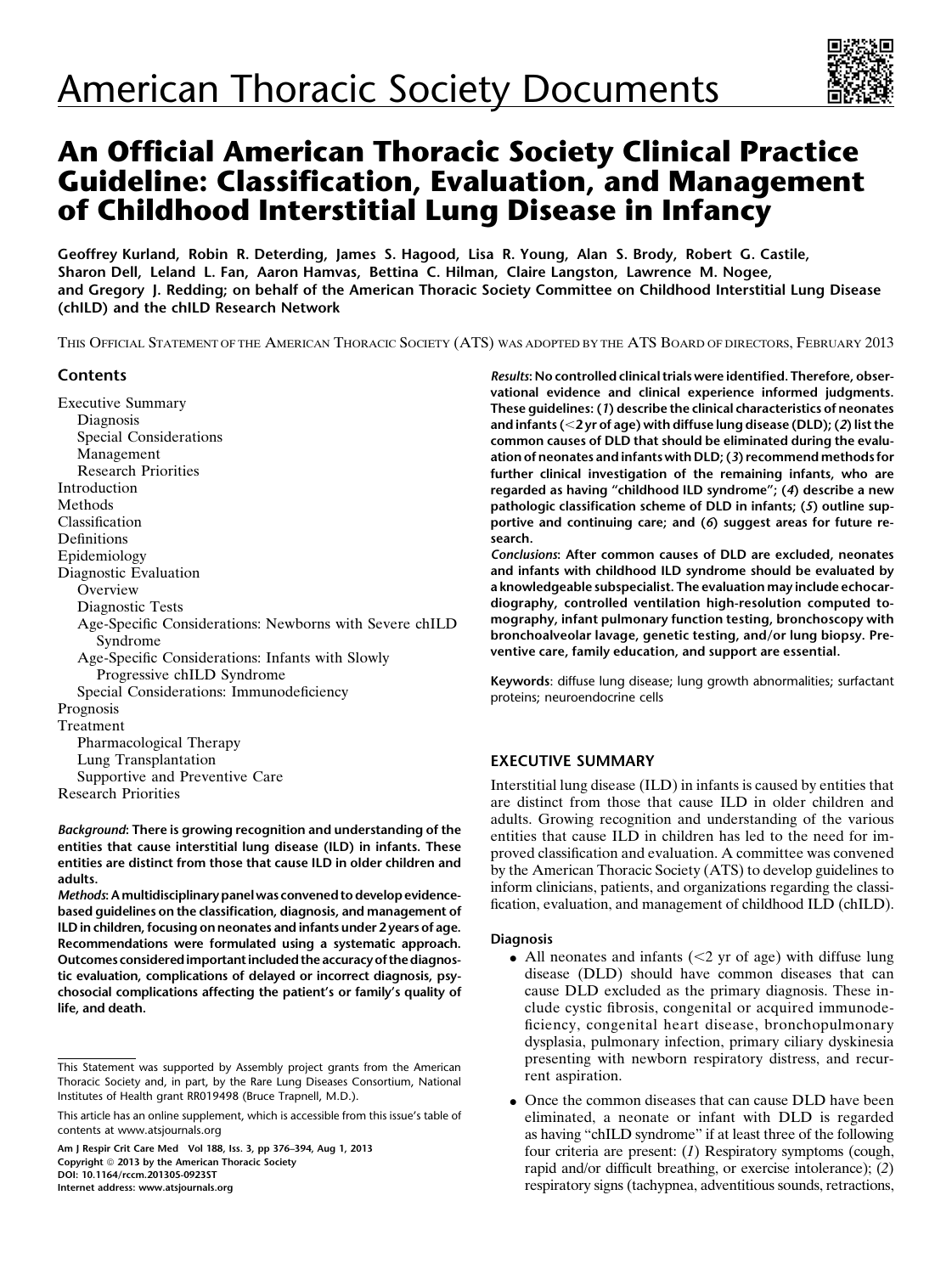digital clubbing, failure to thrive, or respiratory failure); (3) hypoxemia; and (4) diffuse abnormalities on a chest radiograph (CXR) or computed tomography (CT) scan.

- Neonates and infants who are diagnosed with one of the common diseases that can cause DLD, but whose severity of illness is out of proportion to that diagnosis, require further evaluation for coexisting chILD syndrome.
- For patients with chILD syndrome:
	- $\circ$  We recommend diagnostic testing to determine the exact chILD diagnosis (strong recommendation).
	- $\circ$  We recommend echocardiography as part of the initial evaluation to rule out structural cardiovascular disease and pulmonary hypertension (strong recommendation).
	- $\circ$  We suggest thin section CT scanning of the chest to optimally characterize the nature and distribution of the lung disease (weak recommendation).
	- $\circ$  We suggest that thin-section CT scans be performed at centers with expertise in performing pediatric chest CT, if possible (weak recommendation).
	- $\circ$  For all patients, we recommend performing thin-section CT using the lowest radiation dose that provides adequate diagnostic information (strong recommendation).
	- $\circ$  We suggest infant pulmonary function testing (iPFT) to better characterize physiologic alterations (weak recommendation).
	- $\circ$  We suggest flexible bronchoscopy with bronchoalveolar lavage (BAL) to exclude infection or airway abnormalities as possible causes of DLD (weak recommendation).
- For neonates and infants with chILD syndrome in whom other diagnostic investigations have not identified the precise chILD disease, or in whom there is clinical urgency to identify the precise chILD disease, we recommend surgical lung biopsy (strong recommendation).
	- $\circ$  For patients with chILD syndrome who undergo surgical lung biopsy, we recommend that the biopsy be performed using video-assisted thoracoscopy (VATS) rather than open thoracotomy, if expertise is available (strong recommendation).
	- $\circ$  Lung biopsy specimens should be handled as suggested by published protocols, with separate portions of the biopsy undergoing formalin fixation for histopathology and immunohistochemistry, microbiologic culture, freezing for possible immunofluorescence or other special studies, and fixation for electron microscopy.

## Special Considerations

- For newborns who present with chILD syndrome and severe disease, rapidly progressive disease, or a family history of adult ILD or chILD, we recommend testing for genetic abnormalities associated with neonatal DLD (i.e., mutations in the genes SFTPB, SFTPC, and ABCA3, which respectively encode the proteins SP-B, SP-C, and ABCA3) (strong recommendation). All such testing should be performed by Clinical Laboratory Improvement Amendments–approved laboratories.
- For newborns who present with chILD syndrome, congenital hypothyroidism, and hypotonia, we recommend genetic testing for NKX2.1 (i.e., thyroid transcription factor [TTF]) mutations or deletions (strong recommendation).
- For newborns who present with chILD syndrome leading to respiratory failure and refractory pulmonary hypertension, we suggest testing for *FOXF1* deletions or mutations (weak recommendation).
- For infants beyond the neonatal period who have chILD syndrome, we recommend testing for SFTPC and ABCA3 mutations if initial studies do not provide a diagnosis (strong recommendation).
- For infants beyond the neonatal period who have chILD syndrome with alveolar proteinosis and whose genetic testing for SFTPC and ABCA3 are negative, we suggest genetic testing for CSF2RA and CSF2RB (i.e., colonystimulating factor receptor 2 [CSF2R]  $\alpha$  and  $\beta$  chains), if available, and obtaining serum levels of granulocytemacrophage colony–stimulating factor (GM-CSF) (weak recommendation). Genetic testing for CSF2RA and CSF2RB is currently only available in the context of research studies, but it is expected to become more available in the near future.
- For infants beyond the neonatal period who have chILD syndrome with hypothyroidism and/or neurologic abnormalities (e.g., hypotonia or choreoathetosis), or those with severe disease, a family history of adult ILD or chILD, or other features of surfactant dysfunction mutations and negative testing for ABCA3 and SFTPC, we recommend genetic testing for NKX2.1 (i.e., TTF-1) mutations or deletions (strong recommendation).

#### Management

- There have been no controlled trials of any therapeutic interventions in chILD syndrome. Therefore, management is based upon indirect evidence, case reports, and unsystematic observations (i.e., clinical experience).
- For infants with severe, life-threatening chILD diseases, we recommend referral to a pediatric lung transplantation center after discussion with the family (strong recommendation).
- Given the limited evidence of a beneficial effect on clinical outcomes and the well known side effects of immunosuppressive medications, the decision about whether or not to initiate a trial of immunosuppressive therapy must be made on a case-by-case basis. Considerations include the severity of disease, rate of progression, prognosis without treatment, comorbidities, and family values and preferences. All patients with chILD syndrome who receive a trial of pharmacological therapy should be closely monitored for side effects.
- All patients with chILD syndrome should receive supportive and preventive care. This may include treatment of hypoxemia, nutritional failure, and comorbidities, as well as interventions to prevent infection.
- <sup>d</sup> Families of patients with chILD syndrome should receive education and support from care providers.
- Genetic counseling should be made available to the family members of patients with chILD syndrome, particularly if asymptomatic family members may be carriers of a dominant gene mutation, such as SFTPC or NKX2.1.

#### Research Priorities

Limited knowledge exists in the field of chILD, despite the significant impact these diseases have on children, families, health care economics, and, potentially, subsequent adult disease. It is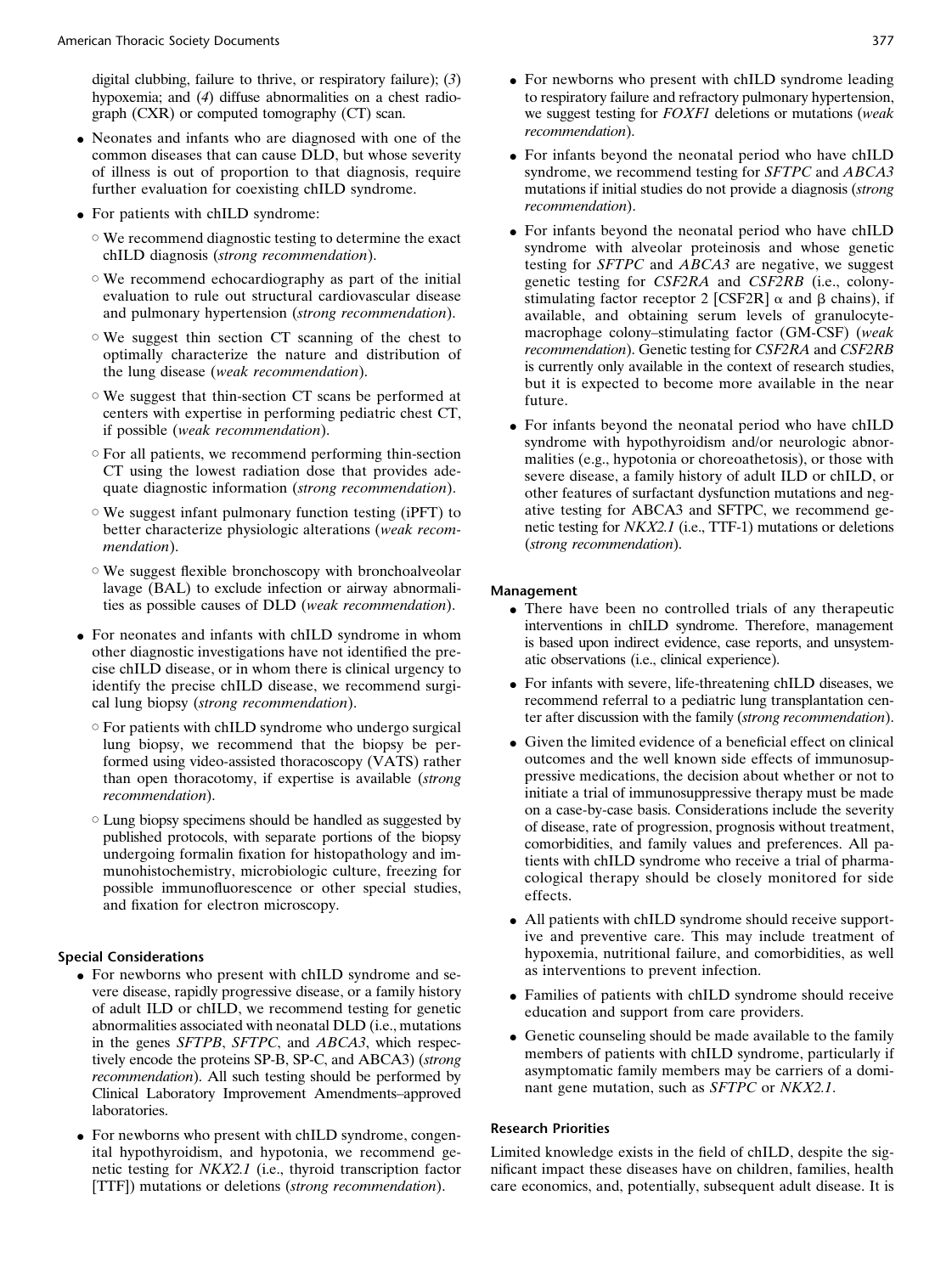essential that research be conducted and funding opportunities be developed for children with these disorders. The goals of research include the following:

- Establish accurate incidence and prevalence rates of specific chILD diagnoses.
- Determine the natural history and clinical phenotypes of specific chILD diagnoses and their relationships to adult pulmonary disease through international databases.
- Further delineate mechanisms of normal lung development and growth and their alteration in DLD and specific chILD diagnoses.
- $\bullet$  Determine the genetic, epigenetic, cellular, and molecular basis of chILD diagnoses, incorporating animal and tissue culture models, as well as clinical biomarkers and systems biology ("-omics") approaches.
- Conduct multicenter studies of protocol-driven diagnostic, therapeutic, and quality approaches to chILD syndrome to ascertain the optimal methods of clinical evaluation and management.
- Create high-quality, accessible tissue repositories and biobanks to enhance research efforts
- Promote common terminology for chILD diagnoses and their continued inclusion in future revisions of The International Classification of Diseases. This will increase recognition of specific entities, enable studies of their incidence and prevalence, and improve and track health care utilization for these entities.

## INTRODUCTION

ILD is a nonspecific term referring to disorders that feature remodeling of the lung interstitium and distal airspaces, with resultant abnormal gas exchange. In childhood, the term "interstitial" lung disease may be misleading, because some diseases are considered ILD based upon similarities in the clinical presentation and diagnostic evaluation, even though the primary pathology may occur outside of the interstitium. For this reason, we refer to these diseases as DLD, rather than ILD. A historical perspective of chILD is provided in the online supplement.

Recent developments highlight the need for a new approach to the classification, diagnosis, and management of childhood DLD. These developments include: (1) the recognition that the natural history of ILD among children is significantly different from that among adults; (2) the recognition of unique phenotypes, especially in infants and younger children; (3) the discovery of genetic abnormalities that cause pediatric ILD; and (4) advances in diagnostic techniques.

These Guidelines provide a comprehensive and critical review of the evidence, as well as advice regarding the classification, diagnostic evaluation, and management of an entity herein defined as chILD syndrome. The focus of these Guide*lines* is on the neonate and infant  $(\leq 2$  yr old), because most of the recently described novel diagnostic entities disproportionately affect infants. The online supplement provides a historical perspective of chILD syndrome, as well as additional details related to classification, interpretation of imaging studies, genetic testing, typical findings on PFT, and handling the lung biopsy specimen.

## **METHODS**

These Clinical Practice Guidelines were prepared using the methods of ATS (Table 1). The methods are described in detail in the online supplement.

#### TABLE 1. SUMMARY OF THE METHODOLOGY EMPLOYED IN THE PREPARATION OF THIS GUIDELINE STATEMENT FOR THE AMERICAN THORACIC SOCIETY

| Method                                                                                                                                                                                                   | Yes | Nο |
|----------------------------------------------------------------------------------------------------------------------------------------------------------------------------------------------------------|-----|----|
| Panel assembly                                                                                                                                                                                           |     |    |
| Included experts for relevant clinical and nonclinical<br>disciplines                                                                                                                                    | х   |    |
| Included individual who represents the views of patients and<br>society at large                                                                                                                         | x   |    |
| Included a methodologist with appropriate expertise<br>(documented expertise in conducting systematic reviews<br>to identify the evidence base and the development of<br>evidence-based recommendations) |     | x  |
| Literature review                                                                                                                                                                                        |     |    |
| Performed in collaboration with librarian                                                                                                                                                                |     | X  |
| Searched multiple electronic databases                                                                                                                                                                   | х   |    |
| Reviewed reference lists of retrieved articles                                                                                                                                                           | x   |    |
| Evidence synthesis                                                                                                                                                                                       |     |    |
| Applied prespecified inclusion and exclusion criteria                                                                                                                                                    | х   |    |
| Evaluated included studies for sources of bias                                                                                                                                                           | X   |    |
| Explicitly summarized benefits and harms                                                                                                                                                                 | x   |    |
| Used PRISMA1 to report systematic review                                                                                                                                                                 |     | x  |
| Used GRADE to describe quality of evidence<br>Generation of recommendations                                                                                                                              |     | x  |
| Used GRADE to rate the strength of recommendations                                                                                                                                                       |     | x  |

Definition of abbreviations:  $GRADE = Grades$  of Recommendation, Assessment, Development, and Evaluation; PRISMA1 = Preferred Reporting Items for Systematic Reviews and Meta-Analyses 1.

## CLASSIFICATION

ILD in infants and children has been previously categorized in ways that lack a coherent organizing principle (1–3). However, a more organized classification scheme for DLD in children less than 2 years of age was recently published by the chILD Research Network (chILDRN; Table 2) (4–6). We believe that this classification scheme should be used routinely to categorize pediatric DLD.

The chILDRN classification scheme is broadly divided into two categories: "Disorders More Prevalent in Infancy" and "Disorders not Specific to Infancy." An advantage of this classification strategy is that the first category recognizes that some disorders present largely in infancy, but may also develop later in childhood or even adulthood, whereas the second category acknowledges that infants can develop conditions that are more common in older children and adults. The second category is further divided into important subgroups (often according to clinical associations). The chILDRN classification scheme is described further in the online supplement.

#### DEFINITIONS

There is considerable overlap in the way chILD disorders present (6–10). In children with DLD, tachypnea is consistently the most prevalent sign, occurring in 75–93% of patients (4, 11–13). Hypoxemia is also common, as are crackles and cough (4, 11, 12). Some children present with wheezing or with normal lung sounds (12). Failure to thrive is also common in young children with DLD (4, 11, 12).

The term chILD syndrome has been adopted in an effort to identify a phenotype that requires prompt diagnostic evaluation, from among children with DLD and the nonspecific respiratory signs described previously here (14). The chILD syndrome exists when an infant  $(< 2$  yr old) with DLD has had the common causes of DLD excluded as the primary diagnosis and has at least three of the following four criteria:  $(1)$  respiratory symptoms (e.g., cough, rapid and/or difficult breathing, or exercise intolerance);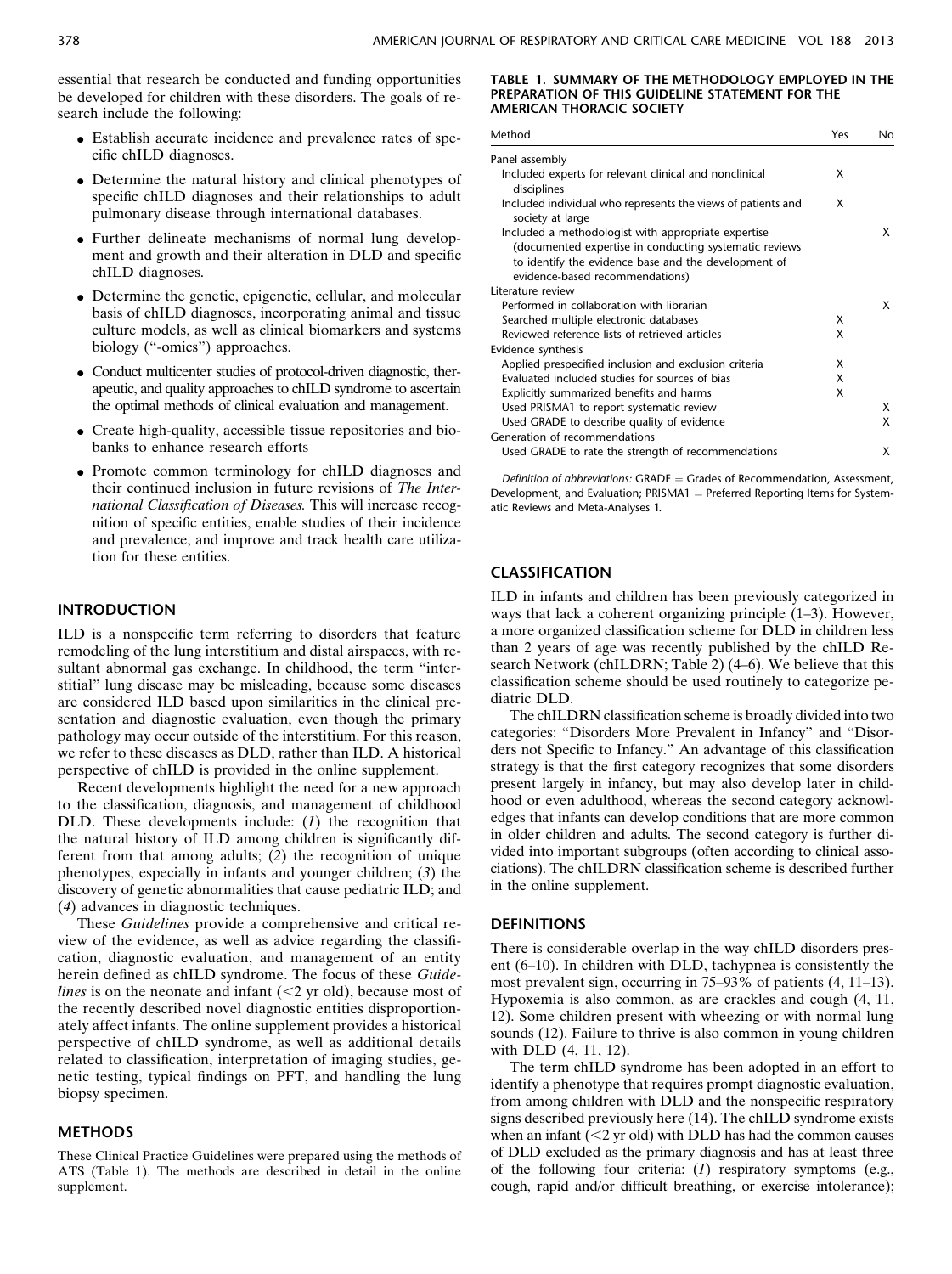#### TABLE 2. PROPOSED CLASSIFICATION SCHEME FOR PEDIATRIC DIFFUSE LUNG DISEASE

- I. Disorders more prevalent in infancy
	- A. Diffuse developmental disorders
		- 1. Acinar dysplasia
		- 2. Congenital alveolar dysplasia
		- 3. Alveolar–capillary dysplasia with pulmonary vein misalignment
	- B. Growth abnormalities
		- 1. Pulmonary hypoplasia
		- 2. Chronic neonatal lung disease A. Prematurity-related chronic lung disease (bronchopulmonary dysplasia) B. Acquired chronic lung disease in term infants
		- 3. Structural pulmonary changes with chromosomal abnormalities A. Trisomy 21
		- B. Others
	- 4. Associated with congenital heart disease in chromosomally normal children
	- C. Specific conditions of undefined etiology
		- 1. Pulmonary interstitial glycogenosis
	- 2. Neuroendocrine cell hyperplasia of infancy
	- D. Surfactant dysfunction mutations and related disorders
	- 1. SPFTB genetic mutations—PAP and variant dominant histologic pattern 2. SPFTC genetic mutations—CPI dominant histologic pattern; also DIP and **NSIP**
	- 3. ABCA3 genetic mutations—PAP variant dominant pattern; also CPI, DIP, **NSIP**
	- 4. Others with histology consistent with surfactant dysfunction disorder without a yet recognized genetic disorder
- II. Disorders not specific to infancy
- A. Disorders of the normal host
	- 1. Infectious and postinfectious processes
	- 2. Disorders related to environmental agents: hypersensitivity pneumonia, toxic inhalation.
	- 3. Aspiration syndromes
	- 4. Eosinophilic pneumonia
- B. Disorders related to systemic disease processes
	- 1. Immune-related disorders
	- 2. Storage disease
	- 3. Sarcoidosis
	- 4. Langerhans cell histiocytosis
- 5. Malignant infiltrates
- C. Disorders of the immunocompromised host
	- 1. Opportunistic infection
	- 2. Disorders related to therapeutic intervention
	- 3. Disorders related to transplantation and rejection syndromes
- 4. Diffuse alveolar damage of unknown etiology
- D. Disorders masquerading as interstitial disease
	- 1. Arterial hypertensive vasculopathy
	- 2. Congestive vasculopathy, including veno-occlusive disease
	- 3. Lymphatic disorders
	- 4. Congestive changes related to cardiac dysfunction
- III. Unclassified—includes end-stage disease, nondiagnostic biopsies, and those with inadequate material
- Definition of abbreviations: CPI = chronic pneumonitis of infancy;  $DIP = des$ quamative cell interstitial pneumonia;  $NSIP =$  nonspecific interstitial pneumonia;  $PAP =$  pulmonary alveolar proteinosis.
- Many of these entities may present as child interstitial lung disease syndrome. This classification scheme was initially proposed in Reference 6.

(2) respiratory signs (e.g., resting tachypnea, adventitious sounds, retractions, digital clubbing, failure to thrive, or respiratory failure); (3) hypoxemia; and (4) diffuse abnormalities on CXR or a CT scan. Abnormalities in pulmonary function are not included, because PFT may not be available, particularly in younger children. This definition is sensitive for detecting the presence of a chILD disease, but its specificity has not been determined. The definition also has not been studied prospectively (14).

The chILD syndrome requires that more common causes of DLD have been excluded. These include cystic fibrosis, congenital or acquired immunodeficiency, congenital heart disease, bronchopulmonary dysplasia, pulmonary infection, primary ciliary dyskinesia presenting with newborn respiratory distress,

and recurrent aspiration. The relationship between DLD, chILD syndrome, specific chILD diagnoses, and potential "masqueraders" are depicted in Figure 1.

#### Recommendation: For patients with chILD syndrome, we recommend diagnostic testing to determine the exact chILD diagnosis (strong recommendation).

RATIONALE. This recommendation is based upon the observation that diagnostic testing provides either clinically useful information or a specific diagnosis for the vast majority of infants with chILD syndrome. It reflects the committee's judgment that the benefits of confirming an exact chILD diagnosis (i.e., initiating appropriate treatment, avoiding unnecessary or potentially harmful empiric treatment, identifying precipitants, and informing decisions regarding appropriate goals of care and genetic counseling) outweigh the costs, burdens, and harms of diagnostic testing (i.e., initiating inappropriate treatment for false-positive results and foregoing necessary treatment for false-negative results; see Table E1 in the online supplement).

The observation that diagnostic testing provides a specific diagnosis for more than 50% of patients suspected of having ILD derives from three multicenter retrospective studies (6, 11, 15) and two single-center prospective case series (13, 16) that described the occurrence of ILDs and DLDs in children and the utility of diagnostic testing, as well as four diagnostic accuracy studies for high-resolution CT (HRCT) in DLDs (17–20). Our confidence in the results of these studies is diminished by the study design, the absence of studies using the current chILD syndrome definition in a general pediatric pulmonary patient population, and the small numbers of patients with some forms of DLD, particularly the more recently recognized entities. Despite these limitations, the recommendation is strong, because we are certain that the importance of the benefits described previously here exceed the importance of the costs, burdens,



Figure 1. Venn diagram depicting a conceptual framework, which demonstrates the relationships among diffuse lung disease (DLD), childhood interstitial lung disease (chILD) syndrome, and specific chILD diagnoses. Note that chILD syndrome is a subset of DLD, and more common causes of respiratory disease, such as cystic fibrosis and infection, must be excluded before proceeding with investigations directed at diagnosing specific chILD entities. In addition, there are "masqueraders" of DLD, including cardiac, pulmonary vascular, and lymphatic disorders. Although there are recognized specific chILD diagnoses, some may be asymptomatic when identified, such as in certain individuals with known SFTPC mutations. Specific chILD diagnoses comprise only a portion of chILD syndrome, as some cases remain unclassified. Future discovery of additional specific diagnostic entities will more fully define chILD syndrome.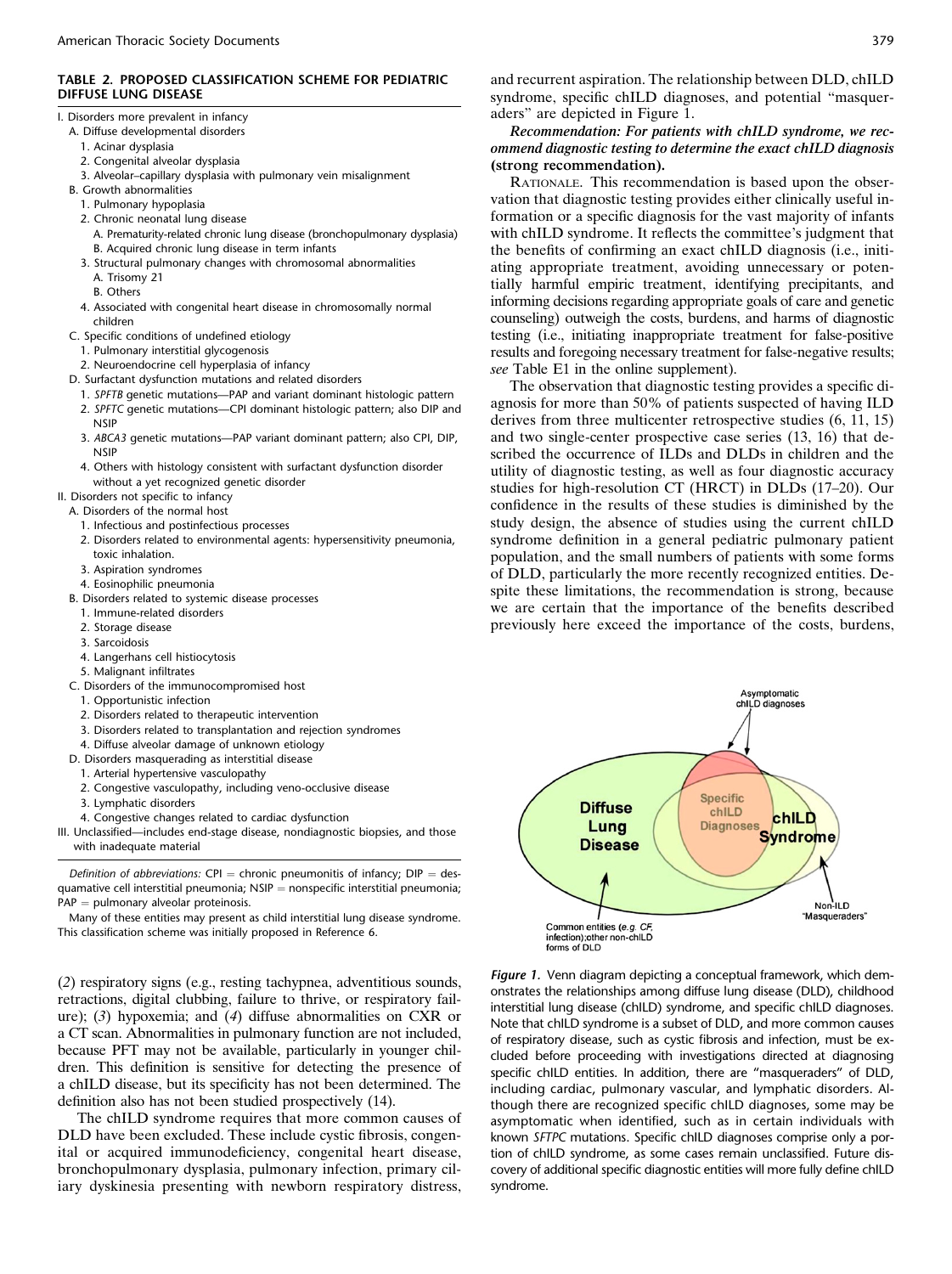and potential harms and, therefore, the vast majority of well informed families would choose additional diagnostic testing.

#### EPIDEMIOLOGY

There are few data regarding the prevalence of chILD syndrome (12), although it appears that chILD syndrome is rare. Studies that have evaluated the epidemiology of childhood DLD or chILD syndrome are described in the online supplement.

# DIAGNOSTIC EVALUATION

#### **Overview**

The urgency of the diagnostic evaluation, the choice of diagnostic tests, and the decisions about whether to perform genetic testing and/or to proceed to lung biopsy depend upon numerous factors. These include the clinical context and disease severity, acuity, and duration (Figures 2–4). The trend toward worsening or improvement, age at presentation, immunocompetence, and family history (i.e., whether there are other family members with adult ILD, chILD diagnoses, or a history of neonatal respiratory failure) are also important factors (10, 21–24). Regarding disease severity, this judgment may be based upon the degree of symptoms (25) and gas exchange abnormalities, or the presence of echocardiographic evidence of pulmonary hypertension (26). Imaging studies can demonstrate the distribution and extent of disease, but may not correlate with functional severity, response to therapy, or prognosis.

## Diagnostic Tests

Echocardiography. Pulmonary vascular disease and structural heart disease may masquerade as pediatric DLD (15). In addition,



Figure 2. Proposed general diagnostic approach for childhood interstitial lung disease (chILD) syndrome: neonatal onset of severe respiratory disease. (A) Negative family history of specific chILD entities or other ILD (including adult ILD). Dotted lines indicate paths that may be considered depending on clinical context. (B) Positive family history of specific chILD entities or other ILD (including adult ILD; note: genetic analysis of surfactant proteins may take several weeks; lung biopsy may be necessary to guide clinical decision making in rapidly progressive cases). In this and subsequent figures, controlled ventilation highresolution computed tomography (CVHRCT) is included as the preferred method of CT imaging. However, see text for discussion of CVHRCT versus HRCT. CF = cystic fibrosis; CHD = congenital heart disease;  $EM =$  electron microscopy;  $HIV =$ human immunodeficiency virus.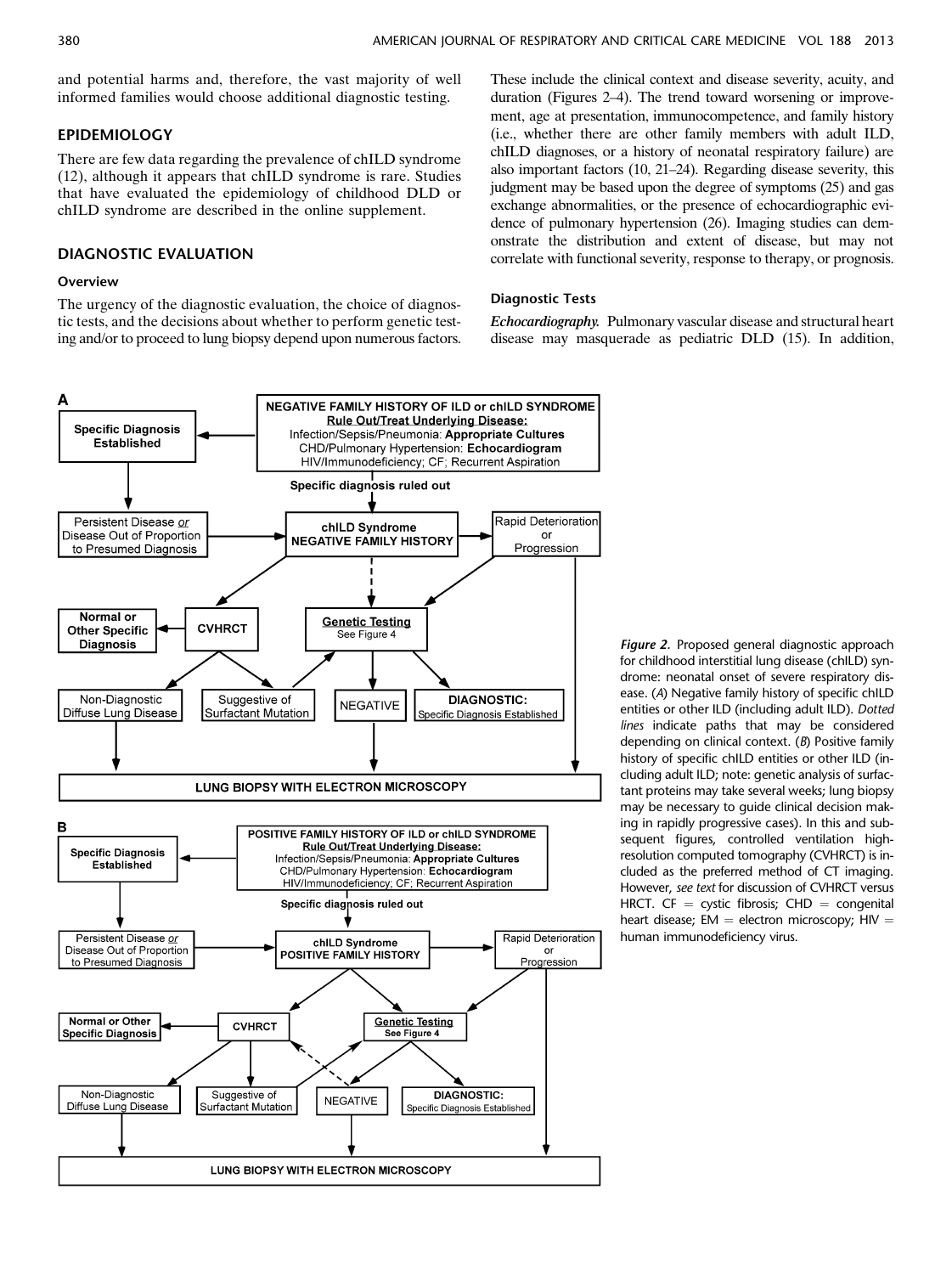

pulmonary hypertension in patients with pediatric DLD is associated with a worse prognosis (25). Thus, an echocardiographic study to estimate right ventricular pressure and to visualize the pulmonary veins is a safe, noninvasive diagnostic test for all infants with suspected chILD syndrome.

Recommendation: For patients with chILD syndrome, we recommend echocardiography as part of the initial evaluation to rule out structural cardiovascular disease and pulmonary hypertension (strong recommendation).

RATIONALE. This recommendation is based upon the observations that cardiac and vascular anomalies are detected by echocardiography in up to 9% of children suspected of having ILD, that echocardiography improves the detection of pulmonary hypertension in the setting of DLD, and that cardiac and vascular anomalies may be treatable. It reflects the committee's judgment that the desirable consequences of identifying cardiac anomalies, vascular anomalies, or pulmonary hypertension (i.e., initiation of appropriate treatment, avoidance of unnecessary or potentially harmful empiric therapies, and ability to provide information to inform decisions regarding the appropriate goals of care) outweigh the undesirable consequences of echocardiography (i.e., the cost and burden of echocardiography, inappropriate reassurance if there is a false-negative result, and unnecessary concern if there is a false-positive result; Table E1).

The observations described here derive from a multicenter retrospective study (6), one single-center retrospective case series study (25), and two single-center prospective case series (13, 26) that evaluated the prevalence of congenital cardiac and vascular disorders in children suspected of having ILD, as well as two diagnostic accuracy studies for echocardiographic evaluation of pulmonary hypertension in adults with DLDs (27, 28). The studies also reported that pulmonary vascular disease negatively affects survival in children with ILD, a finding that is comparable to the negative prognosis of adults with pulmonary hypertension and ILD (29–32).

Our confidence in these results is diminished by the study design, risk of bias (e.g., single-center studies, lack of blinding, lack of a gold standard), small study sizes with few events, indirectness (i.e., the recommendation is intended for children who meet the current chILD syndrome definition, but it is based upon studies conducted in children who did not meet the current definition

Figure 3. Proposed general diagnostic approach for childhood interstitial lung disease (chILD) syndrome. Evaluation of chronic/persistent symptoms in infants presenting at over 1 month of age. In this and subsequent figures, controlled ventilation high-resolution computed tomography (CVHRCT) is included as the preferred method of CT imaging. However, see text for discussion of CVHRCT versus HRCT. BAL = bronchoalveolar lavage;  $CF =$  cystic fibrosis;  $CHD =$  congenital heart disease; EKG = electrocardiogram;  $EM =$  electron microscopy;  $iPT =$  infant pulmonary function test; NEHI = neuroendocrine cell hyperplasia of infancy.

and adults with advanced lung disease), and inconsistency (i.e., although many studies in children and adults suggested that echocardiography accurately identifies pulmonary hypertension in ILD, others demonstrated that the estimation of systolic pulmonary artery pressure by echocardiography was inaccurate, particularly in adults with advanced lung disease (33)). Despite these limitations, our recommendation is strong, because we are certain that, for the vast majority of patients, the importance of detecting and treating cardiac anomalies, vascular anomalies, and pulmonary hypertension exceeds the costs, burdens, and harms of echocardiography.

Imaging studies. CXRs are usually the first imaging study performed in chILD syndrome. They rarely provide a specific chILD diagnosis, but they are frequently abnormal, and may identify diseases that mimic chILD syndrome (34, 35). CT defines the presence, extent, and pattern of lung disease. This may aid diagnosis, identify a site for biopsy, and help monitor the disease. Radiation dosing tailored to neonates and infants permits dramatic reductions in radiation exposure (36, 37). HRCT further reduces



Figure 4. Genetic approach to childhood interstitial lung disease (chILD) diagnosis. Possible genetic mechanisms are listed at right, ordered depending upon age of the patient at presentation (top to bottom), as well as selected phenotypic characteristics. Arrows point to initial gene(s) to be analyzed; if results of initial studies were negative, arrows on right indicate additional genetic studies to be considered.  $PAP =$  pulmonary alveolar proteinosis;  $PPHN =$  persistent pulmonary hypertension of the newborn;  $RDS =$  respiratory distress syndrome.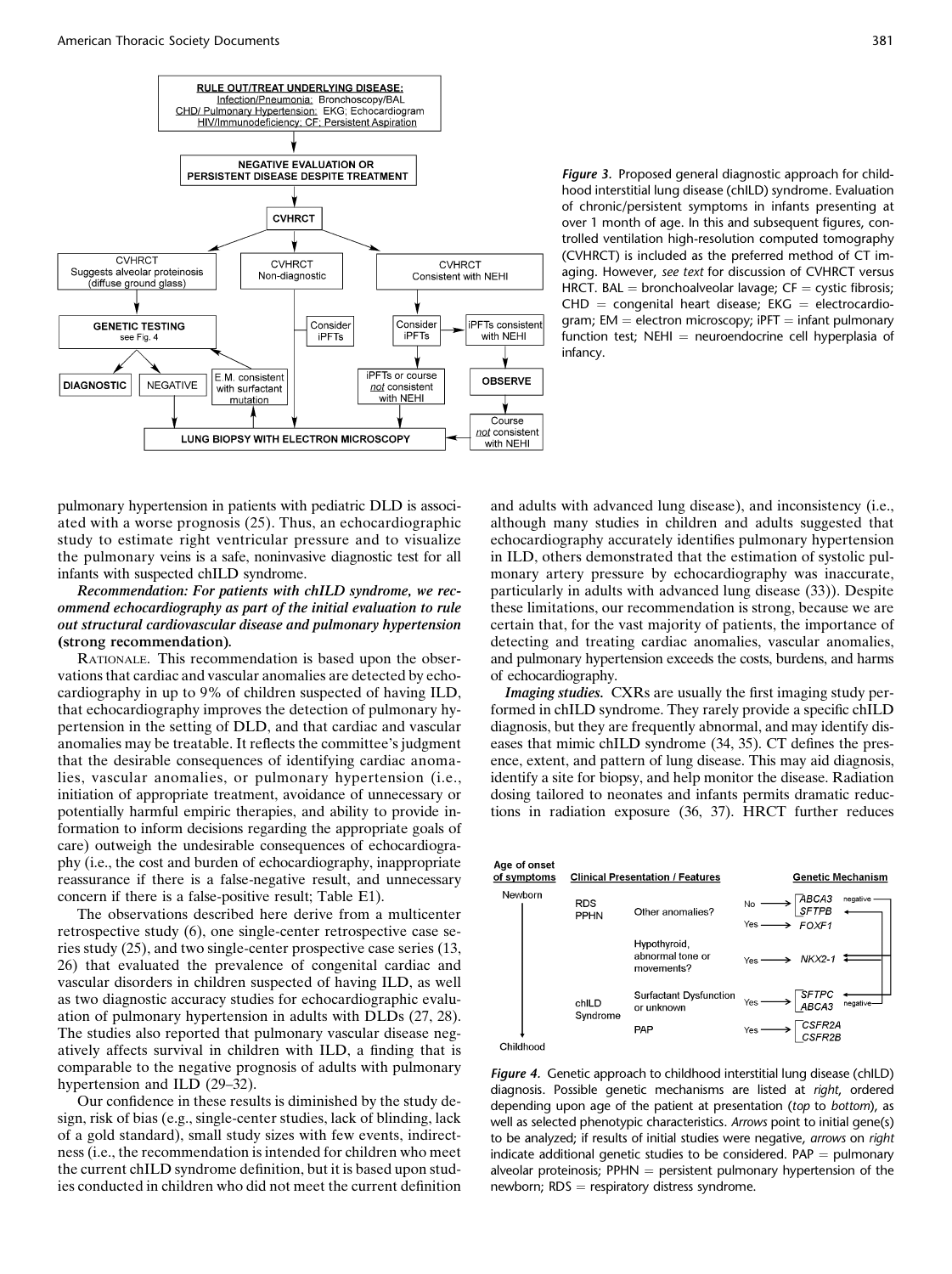radiation exposure, while providing higher spatial resolution. In very ill neonates, CT scanning may be more difficult to accomplish. Distinct CT findings for all chILD disorders are not well defined.

Controlled ventilation HRCT (CVHRCT) is a technique that (1) facilitates assessment of the extent of air trapping and ground glass opacities, (2) prevents dependent atelectasis from masking pathologic abnormalities, and (3) eliminates motion artifact by controlling both motion and lung volume (38). Mask ventilation is used to deliver deep breaths to a sedated child, resulting in a short period of apnea during which the lungs are imaged at TLC or FRC. The sedation may consist of general anesthesia, with prone position if necessary to evaluate dependent opacities that frequently occur in sedated children (39). If sedation or anesthesia cannot be administered, a less invasive approach is lateral decubitus imaging (40), but image quality and reproducibility are usually poorer. No studies have compared CVHRCT to either HRCT or conventional CT in chILD syndrome, and some clinicians question whether the increased risk of anesthesia or sedation is justified (41).

The interpretation of imaging studies is addressed in the online supplement.

# Recommendation: For patients with chILD syndrome, we suggest thin-section CT scanning of the chest to optimally characterize the nature and distribution of the lung disease (weak recommendation).

RATIONALE. Three modalities are available to evaluate DLD in children: CXR, CT scanning, and magnetic resonance imaging (MRI). This recommendation for thin-section CT is based upon the observations that CT scanning is superior to CXR at identifying DLD, and that CT scanning is superior to MRI in resolution, detecting characteristics of chILD diseases, and correlating with histological findings. The recommendation reflects the committee's belief that the upsides of CT scanning (i.e., potentially achieving a definitive diagnosis without lung biopsy, guiding further diagnostic evaluations, and avoiding unnecessary or potentially harmful empiric treatment) outweigh the downsides (i.e., radiation exposure, cost, and burden; Table E1).

The observations described here derive from two observational studies that found that CT scanning is more likely than CXR to accurately identify DLD in children (17, 35), numerous case series that reported a strong correlation between histologic findings and the thin-section CT scan appearance in children with surfactant protein C mutation (42), neuroendocrine cell hyperplasia of infancy (NEHI) (Figure 5) (20) and other DLDs (17, 19, 35), and two studies that demonstrated that CT scanning is superior to MRI in resolution and in identifying ground glass opacity, normal peripheral bronchi, and air trapping in patients with cystic fibrosis (43, 44). Although cystic fibrosis is not a chILD disorder, resolution is an important determinant of image quality, and the findings of air trapping and ground glass opacity are key observations in chILD. It is important to recognize that MRI techniques for lung imaging are improving rapidly, and, therefore, ongoing comparison of CT scanning and MRI will be necessary.

Our confidence in these findings is tempered by the study design, small studies with few events, and indirectness (i.e., the recommendation is for patients with chILD syndrome in general, but many of the studies enrolled patients with a specific type of DLD). The weak strength of the recommendation reflects our uncertainty about the balance of upsides and downsides, which derives from the poor quality of the evidence and our inability to estimate the absolute benefits, because the prevalence of some forms of DLD are unknown, particularly more recently recognized entities.

Recommendation: For patients with chILD syndrome, we suggest that thin-section CT scans be performed at centers with



Figure 5. Neuroendocrine cell hyperplasia of infancy (NEHI). Single controlled ventilation high-resolution computed tomography image (at TLC) of the lower chest of a 4-month-old with tachypnea and hypoxemia. The scan demonstrates sharply defined areas of ground glass opacity most marked in the right middle lobe and lingula. Diffuse air trapping was seen on expiratory images, affecting both the ground glass areas and the remaining lung. No additional abnormalities were identified. NEHI was confirmed by lung biopsy.

## expertise in performing pediatric chest CT, if possible (weak recommendation).

RATIONALE. This recommendation is based upon our recognition that the techniques used in pediatric imaging can be challenging and require experience to obtain high-quality images that lead to an accurate diagnosis. These techniques include controlling lung inflation for inspiratory and expiratory imaging (45), the use of high-pitch CT technique to minimize imaging time, thus decreasing image blurring due to motion (46), the use of pediatric sedative medication (47, 48) when appropriate, and the use of ventilation support to minimize atelectasis that can obscure areas of the lung parenchyma (49). Each of these techniques appears to improve diagnostic accuracy, although our confidence in such estimates is limited by the study design and small studies with few events.

The recommendation for testing at a center capable of using such techniques indicates our belief that the upsides of these techniques (i.e., improved diagnostic accuracy) outweigh the downsides (i.e., cost and potential need for sedation; Table E1). However, the weak strength of the recommendation reflects our uncertainty about this balance, which is attributable to the poor quality of evidence.

## Recommendation: For all patients, we recommend performing thin-section CT using the lowest radiation dose that provides adequate diagnostic information (strong recommendation).

RATIONALE. This recommendation is based upon an observational study that found that children who have had CT scans have an increased risk of leukemia and brain tumors (50), as well as observational studies of atomic bomb survivors that suggest a small increase in later cancer risk (51). Although our confidence in the estimates of effect is limited due to the study design, small studies with few events, and indirectness (i.e., some supporting data is extrapolated from atomic bomb survivors rather than CT scan recipients), our recommendation is strong, because of the relative importance of the benefit (i.e., reduction in cancer risk) compared with the harm (i.e., slightly diminished image resolution; Table E1).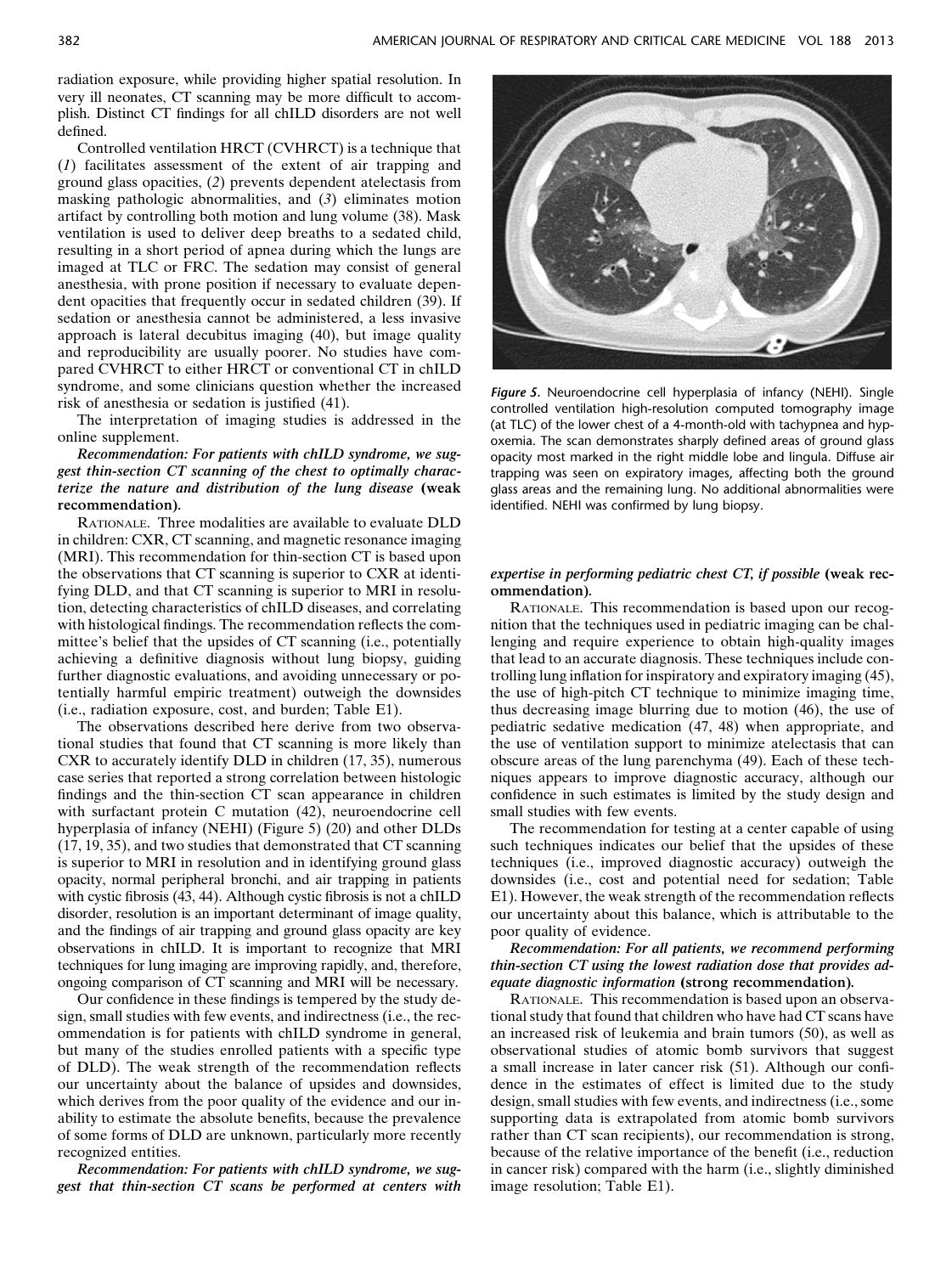PFT. Using the raised-volume rapid thoracic compression (RVRTC) method, spirometry and plethysmographic lung volumes can be performed in sedated infants (52, 53), including those requiring supplemental oxygen therapy. The technique is now performed at a large number of pediatric centers in the United States and Canada. Standard procedures for RVRTC have been published (54), as well as normal reference values for RVRTC forced flows (55), fractional lung volumes (52), and bronchodilator responsiveness (56). Other measurements (e.g., diffusing capacity) have not been standardized for routine use in infants.

Typical PFT findings in chILD syndrome are described in the online supplement.

## Recommendation: For infants with chILD syndrome, we suggest infant PFT to better characterize physiologic alterations (weak recommendation).

RATIONALE. This recommendation for infant PFT is based upon the observation that infant PFT reliably identifies physiologic alterations in patients with chILD syndrome. It reflects our belief that the desirable consequences of obtaining accurate information about physiologic abnormalities (i.e., informing judgments about disease severity and prognosis that can guide clinical decisions) exceed the undesirable consequences of infant PFT (i.e., side effects of sedation, burden, and cost; Table E1).

The observations described above derive from two case series (57, 58) and one single-center retrospective cohort study (59– 62). These studies demonstrated that infant PFT reliably identifies physiologic alterations in patients with chILD syndrome, especially in NEHI. Studies also suggested that infant pulmonary function may correlate with bombesin immunostaining of neuroendocrine cells found on lung biopsy tissue (58), as well as future pulmonary function and oxygen need (62).

Our confidence in these results is limited by the study design, risk of bias (i.e., only single-center studies), and selection bias (i.e., failure to enroll consecutive patients). The recommendation is weak, because our certainty that the desirable consequences outweigh the undesirable consequences is diminished by our low confidence in the supporting evidence.

Bronchoscopy with BAL. Bronchoscopy with BAL is used to assess and sample the airways and alveoli (63, 64). Bronchoscopy with BAL is the most commonly used invasive technique in patients with DLD, because it is relatively safe, easily performed, and readily available (65). A European Respiratory Society (ERS) task force report outlined the technical aspects, normal values, and indications for BAL in children (66). A modification of the diagnostic considerations for BAL findings in children is in Table 3. However, the cellular constituents of BAL do not exactly reflect the cellular composition of the interstitial space (67). As a result, it has limited value in identifying the specific ILD, assessing disease progression, or guiding therapy in adults with ILD (67, 68), as well as in children with chILD syndrome (69). A single study has suggested that pro– surfactant protein (SP) C protein is increased in BAL effluent of patients with known SFTPC mutations (70); however, the use of BAL as a sensitive and specific diagnostic tool in these patients requires further investigation. Recent reports of analysis of individual cytokines (71) or broader proteomics (72) in BAL of infants with chILD syndrome suggest that some of these entities, particularly NEHI, may have specific "biometric signatures," although further investigation is necessary to corroborate these findings.

The primary benefit of bronchoscopy with BAL in chILD syndrome is to obtain specimens for microbiologic studies to exclude infection (73, 74). The possibility of performing mucosal or carinal biopsy to evaluate epithelial histology and ciliary structure is an added benefit, although there are only limited reports of this procedure in older children (75, 76).

# TABLE 3. DIAGNOSTIC BRONCHOALVEOLAR LAVAGE FINDINGS

Diagnostic BAL findings Patients with suspected infections Positive cultures or microbiological testing in the appropriate clinical setting: Positive viral cytopathologic findings in the appropriate clinical setting: In all patients

Hemosiderin-laden macrophages: alveolar hemorrhage syndromes PAS-positive granular material with hypocellularity: aveolar proteinosis (consider surfactant dysfunction mutation or GM-CSF–related disorders) Intracytoplasmic pentalaminar inclusion bodies (EM) or positive CD1a staining: pulmonary histiocytosis

Suggestive BAL findings

BAL neutrophilia

Infectious lower airway disease (pneumonia, bronchitis, bronchiectasis) Aspiration syndromes Diffuse alveolar damage/ARDS

BAL eosinophilia

Drug-induced DLD

Eosinophilic lung disease

Churg-Strauss syndrome

Asthma

Allergic bronchopulmonary mycosis Parasitic disease

Fungal infection

Lipid-laden macrophages

Suggestive, but not diagnostic, of aspiration

BAL lymphocytosis Predominant  $CD-4^+$  cells\*

Sarcoidosis Predominant  $CD-8^+$  cells\* Pulmonary histiocytosis Hypersensitivity pneumonitis Drug-induced ILD

Collagen-vascular disease

Storage cells typical of Niemann-Pick disease

Definition of abbreviations: ARDS = acute respiratory distress syndrome;  $BAL =$ bronchoalveolar lavage;  $DLD =$  diffuse lung disease;  $EM =$  electron microscopy;  $GM-CSF =$  granulocyte-macrophage colony–stimulating factor; ILD  $=$  interstitial lung disease;  $PAS =$  periodic acid-Schiff.

Data from Reference 66.

\* This is only applicable if flow cytometry is carried out on BAL specimen; this is not widely applied in pediatric clinical practice.

Cytologic studies may be useful for excluding alternative causes of DLD, such as pulmonary hemorrhage syndromes (77, 78), pulmonary alveolar proteinosis (79–81), pulmonary histiocytosis (82–84), sarcoidosis (85), Niemann-Pick disease (86), and aspiration (87). Findings consistent with pulmonary alveolar proteinosis should lead to an investigation of surfactant dysfunction mutations, GM-CSF pathway abnormalities, and lysinuric protein intolerance (80, 88–95). Evidence of aspiration may be obtained by lipid staining of alveolar macrophages (96), although the sensitivity and specificity of the finding is questionable (97, 98). Measuring gastric pepsin levels (99) and/or determining alveolar macrophage localization of milk proteins (100, 101) are more recently developed techniques, which are still undergoing study.

A recent ATS Clinical Practice Guideline on the clinical utility of BAL cellular analysis in ILD discussed the combined use of BAL cellular analysis, HRCT scanning, and clinical information to better diagnose ILD (102). Although directed at ILD in adults, rather than pediatric patients, this Guideline underscores the lack of specificity of BAL cellular constituents, as well as the inability to use BAL cellular results as predictive of the course of an individual patient's illness.

Recommendation: For patients with chILD syndrome, we suggest flexible bronchoscopy with BAL to exclude infection or airway abnormalities as possible causes of DLD (weak recommendation).

RATIONALE. This recommendation is based upon evidence that infectious etiologies are detected in the airways of a significant

Miscellaneous findings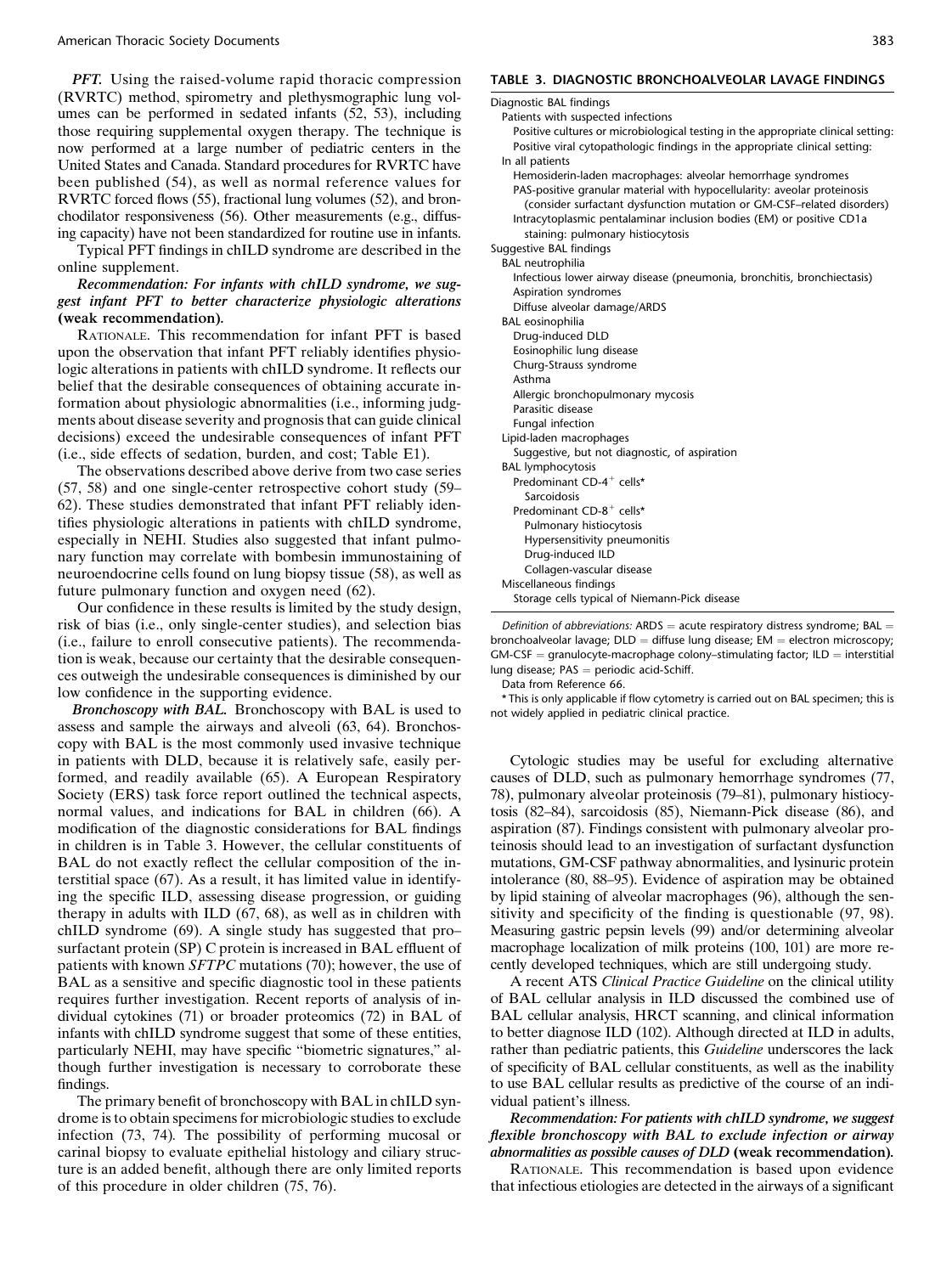proportion of immunosuppressed infants with DLD or immunocompetent infants with diffuse pulmonary infiltrates, and that, occasionally, a specific diagnosis is made. It reflects our judgment that the upsides of excluding infection, excluding airway abnormalities, and/or potentially making a specific diagnosis (i.e., initiation of appropriate treatment, avoidance of unnecessary or potentially harmful empiric therapies, and provision of information to inform decisions regarding the appropriate goals of care) outweigh the risks (i.e., hypoxemia, bronchospasm), burden, and cost of flexible bronchoscopy in most patients (Table E1).

There is a plethora of literature concerning BAL in children (see Ref. 66), but only a few studies have addressed BAL findings in specific chILD entities, such as SFTPC mutations (70). The evidence that informed our recommendation was from several case series in which BAL found an infectious etiology in approximately one-half of infants with DLD who were immunosuppressed due to the treatment of malignancy (64) and roughly one-third of immunocompetent infants with diffuse pulmonary infiltrates (64, 73, 87). These series found that an infectious etiology was the most common finding, and that specific diagnoses were determined by BAL in a minority of patients. Our confidence in these estimates is limited by the study design (i.e., case series), small sample sizes, and indirectness (i.e., the series included many immunosuppressed patients who had received chemotherapy, but our recommendation is for patients with chILD syndrome). The recommendation is weak because our certainty that the desirable consequences of flexible bronchoscopy outweigh the undesirable consequences is diminished by our low confidence in the supporting evidence.

Although our recommendation was driven by the ability of BAL to exclude infection and to make a specific chILD diagnosis, we recognize that BAL may detect other abnormalities in patients with DLD. BAL may be useful for documenting the presence of blood or hemosiderin-laden macrophages in the lower respiratory tract (78), although this does not provide a specific explanatory diagnosis (103). The accuracy of BAL for the diagnosis of gastroesophageal reflux is the subject of debate, and several studies suggest that it is neither sensitive nor specific (97, 98). Investigators have used BAL histologic studies to confirm abnormal cell markers in patients previously diagnosed with Langerhans histiocytosis (82, 84), and inflammatory cytokine levels have been investigated in BAL fluid from patients previously diagnosed with sarcoidosis (85).

Genetic testing. Several single-gene disorders have been identified that can result in chILD syndrome (104–106). Patients are generally selected for genetic testing if the clinician recognizes that the patient has the clinical, radiographic, and/or histopathologic characteristics of a genetic disorder. The phenotypic manifestations of single-gene disorders overlap considerably; therefore, more than one gene is often analyzed in a patient. Prioritization of the genes to be analyzed depends upon features such as the age of presentation, mode of inheritance, or presence of extrapulmonary manifestations.

In newborns, the clinical phenotype of severe hypoxemic respiratory failure and pulmonary hypertension may result from alveolar–capillary dysplasia with misalignment of the pulmonary veins (ACD-MPV) and mutations in SFTPB, ABCA3, and possibly SFTPC. Newborns with ACD-MPV also have cardiac, gastrointestinal, or genitourinary malformations (107).

Another clinical phenotype that may present as either diffuse neonatal disease or nonspecific chronic respiratory symptoms later in life manifests with hypothyroidism and/or neurological findings—specifically, chorea (108). The neurological manifestations may not be apparent in the neonatal period (109). This phenotype may be due to loss-of-function mutations in or gene deletions of one NKX2.1 allele (110–115).

In infants and young children, the constellation of DLD, failure to thrive, and pathological findings of alveolar proteinosis may be due to loss-of-function mutations or deletions of both alleles in the genes (CSF2RA and CSF2RB) that encode the  $\alpha$ and  $\beta$  subunits of the receptor for GM-CSF (91, 92).

Single-gene disorders associated with chILD syndrome, their clinical manifestations, and genetic testing are described in greater detail in the online supplement. Although genetic testing may be relatively expensive, it is rarely harmful, and can provide a definitive diagnosis, obviate unnecessary procedures and interventions, and potentially provide important prognostic information for families and physicians. These considerations factor strongly in the strength of the recommendations stated subsequently here. However, we should note that the sensitivity and specificity of genetic testing for chILD disorders has not been formally evaluated and, therefore, the frequency of false-positive and false-negative results cannot be estimated. During our deliberations regarding genetic testing, we assumed that the frequency of false-positive and falsenegative results is low. Limitations of genetic testing are discussed further in the online supplement.

Our specific recommendations with rationales concerning the use of genetic testing are addressed subsequently here in the sections entitled AGE-SPECIFIC CONSIDERATIONS: NEWBORNS WITH SEVERE CHILD SYNDROME and AGE-SPECIFIC CONSIDERATIONS: INFANTS WITH SLOWLY PROGRESSIVE CHILD SYNDROME.

Lung biopsy. Few studies have addressed the indications or diagnostic utility of lung biopsy in chILD syndrome (Figure 6). Nevertheless, it is widely accepted that the potential benefits of lung biopsy outweigh the risks in most children with acute respiratory deterioration, prolonged lung disease, or unresolved lung disease (116–123), particularly infants and young children on extracorporeal membrane oxygenation (124–126).

Surgical approaches to lung biopsy include limited openlung biopsy (OLB) (i.e., open thoracotomy) (127), VATS (128), and transbronchial and percutaneous needle biopsy (129–131). OLB has been the primary surgical approach in young children (120, 121, 132, 133). However, VATS visualizes a greater percentage of the lung and permits the sampling of different lobes with the same incision sites (a consensus statement recommends multiple biopsy sites [134], even though there are limited data to support this approach [58]). Studies that have evaluated pediatric lung biopsy using VATS found less postoperative and long-term morbidity compared with OLB (16, 135, 136). VATS also appears to be associated with less postoperative pain, shorter recovery time, and superior cosmetic results compared with a large thoracotomy incision. For these reasons, VATS is replacing OLB as the primary lung biopsy technique in pediatric patients. Transbronchial and percutaneous needle biopsies are limited by the small amount of tissue obtained.

Genetic testing has obviated the need for biopsy in some patients (137), but many patients still require tissue sampling. As an example, critically ill newborns receiving aggressive pulmonary support (e.g., mechanical ventilation, supplemental oxygen, inhaled nitric oxide, and/or extracorporeal membrane oxygenation) may require a lung biopsy to obtain the diagnosis in a timely manner. Because many conditions that manifest this way have a high early mortality (e.g., ACD-MPV or presumptive ABCA3 mutation–related lung disease), timely diagnostic information could significantly alter treatment options (e.g., lung transplantation, withdrawal of support) (138). Figure 6 shows the typical microscopic appearance of three entities included in the differential diagnosis of DLD in infancy: pulmonary interstitial glycogenosis, NEHI, and SFTPC mutation.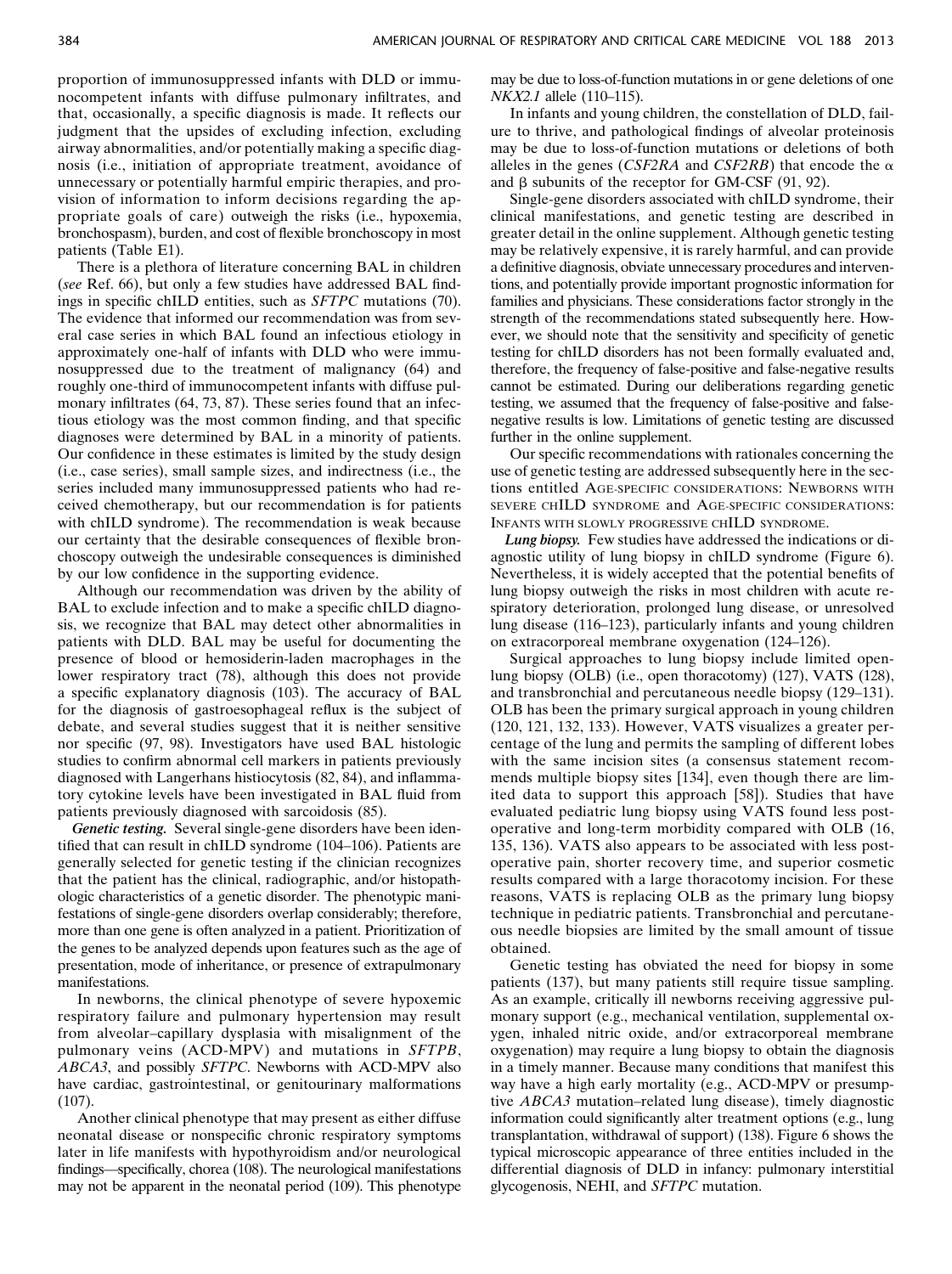

Portions of the biopsy should undergo formalin fixation for histopathology and immunohistochemistry, be sent for microbiologic culture, be frozen for possible immunofluorescence or other special studies, and be appropriately fixed for electron microscopy. Handling the lung biopsy specimen is described in the online supplement.

Recommendation: For neonates and infants with chILD syndrome in whom other diagnostic investigations have not identified the precise chILD disease, or in whom there is clinical urgency to identify the precise chILD disease, we recommend surgical lung biopsy (strong recommendation).

RATIONALE. This recommendation is based upon the finding that lung biopsy is more likely to determine a specific chILD

Figure 6. (A) Pulmonary interstitial glycogenosis. The alveolar interstitium is widened by bland-appearing vacuolated foamy cells that contain glycogen. Due to loss of glycogen during tissue processing, only rare biopsies, such as this one, will have periodic acid-Schiff (PAS)– positive material within the interstitial cells. For most biopsies, intracellular glycogen is best demonstrated by ultrastructural (i.e., electron microscopic) examination (PAS stain). (B) Neuroendocrine cell hyperplasia of infancy (NEHI). In a normal-appearing background, this bronchiole contains multiple clusters of Bombesin-immunopositive neuroepithelial cells, a characteristic finding in NEHI (Bombesin immunohistochemistry [197]). (C) Surfactant protein (SP)-C mutation. This biopsy from a patient with an SpC mutation shows a chronic pneumonitis of infancy pattern with uniform alveolar epithelial hyperplasia, mild interstitial widening with small numbers of lymphocytes, and patchy intra-alveolar accumulation of foamy macrophages and cholesterol clefts. No proteinaceous material is evident in this region, but it is typically a minor feature in this pattern (hematoxylin and eosin).

 $\blacktriangleleft$ 

disease than less invasive procedures. It reflects our belief that performing a surgical lung biopsy rather than a less invasive procedure has more upsides (i.e., a higher likelihood of obtaining information that affects treatment decisions, prognosis, family planning, and other therapeutic choices) than downsides (i.e., potential surgical complications, longer recovery time, and more pain) (Table E1).

The finding that lung biopsy is more likely to determine a specific chILD disease than less invasive procedures derives from a single-center prospective case series (13), two large multicenter retrospective studies (6, 65), and 13 small, single-center retrospective studies (12, 16, 118, 120–124, 126, 133, 135, 139, 140). Moreover, numerous retrospective studies found that the lung biopsy results frequently changed treatment decisions (117, 118, 120, 125, 133, 139, 141).

Our confidence in these results is limited due to the study design, risk of bias (i.e., nonconsecutive patient selection and singlecenter enrollment), and small sample size with few events. The recommendation is strong despite these limitations, because we are certain that the likelihood of confirming a diagnosis (and, therefore, obtaining information necessary to guide decision making) is greater with a surgical lung biopsy than a less invasive procedure, and that the magnitude of this difference outweighs both the likelihood of a surgical complication and the additional recovery time and pain.

Recommendation: For patients with chILD syndrome who undergo surgical lung biopsy, we recommend that the biopsy be performed using VATS rather than open thoracotomy, if expertise is available (strong recommendation).

RATIONALE. This recommendation is based upon evidence that lung biopsy via VATS has fewer surgical complications, a shorter operative time, and less pain than lung biopsy via open thoracotomy, while providing a similar diagnostic yield. It reflects the committee's judgment that the importance of these benefits of VATS exceeds the importance of better access to the lung that is provided by open thoracotomy (Table E1).

The evidence described here derives from four single-center observational studies (16, 135, 142, 143) that compared the safety, diagnostic yield, operative time, and postoperative course of lung biopsy via VATS with lung biopsy via open thoracotomy in patients with chILD syndrome. Our confidence in the findings is limited by the study design, risk for bias (i.e., nonconsecutive patient selection and single-center enrollment), and small sample size with few events. Despite the limitations of the evidence, the recommendation is strong, because the benefits of VATS described here far exceed those of open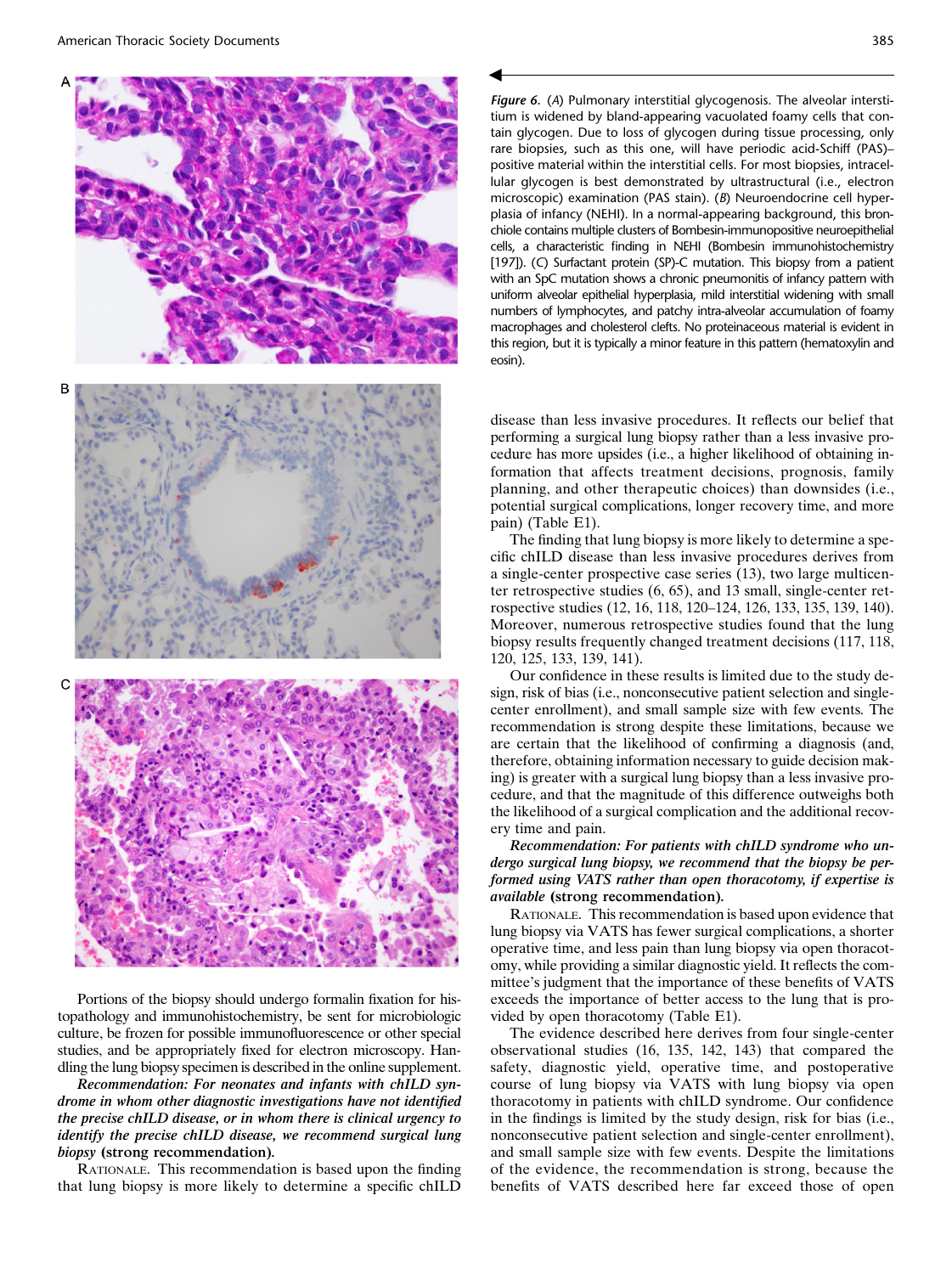thoracotomy in terms of importance, and, therefore, we are certain that the vast majority of well informed families would choose VATS over open thoracotomy.

Recommendation: Lung biopsy specimens should be handled as suggested by published protocols, with separate portions of the biopsy undergoing formalin fixation for histopathology and immunohistochemistry, microbiologic culture, freezing for possible immunofluorescence or other special studies, and fixation for electron microscopy.

## Age-Specific Considerations: Newborns with Severe chILD Syndrome

Initial evaluation of the newborn with chILD syndrome focuses on the severity and rate of progression of the disease, pregnancy and birth histories, and any family history of chILD syndrome, adult ILD, or early infant deaths. Evidence of congenital heart disease (e.g., pulmonary venous abnormalities) is also sought.

CVHRCT is usually the first diagnostic test (Figure 2). In newborns with severe disease, rapidly progressive disease, or a family history, genetic testing and early lung biopsy are often warranted, because such disease has a poor prognosis. These tests are performed early, because the results may influence management choices (Table 4, Figures 2 and 4).

Potential chILD diagnoses in newborns with severe or rapidly progressive DLD that can be diagnosed with genetic testing include the following: surfactant disorders due to ABCA3 or SP-B deficiency, which may resemble respiratory distress syndrome; surfactant disorder due to mutation or deletion of one NKX2.1 allele, which manifests with respiratory disease, congenital hypothyroidism, and neurological manifestations (e.g., hypotonia, chorea); and abnormalities in lung development (e.g., ACD-MPV due to FOXF1 mutation or deletion), which manifests as hypoxemic respiratory failure with refractory pulmonary hypertension.

Recommendation: For newborns who present with chILD syndrome and severe disease, rapidly progressive disease, or a family history of adult ILD or chILD, we recommend testing for genetic abnormalities associated with neonatal DLD (e.g., the SFTPB, SFTPC, and ABCA3 mutations) (strong recommendation). All such testing should be performed by Clinical Laboratory Improvement Amendments–approved laboratories.

RATIONALE. This recommendation is based upon the observation that approximately 25% of infants with severe refractory DLD have a mutation in SFTPB, SFTPC, or ABCA3. The recommendation reflects our judgment that the benefits of identifying patients with such mutations (i.e., avoiding the risks and burdens of surgical lung biopsy, facilitating decision making regarding lung transplantation and/or palliative care, and counseling for subsequent pregnancies [144–146]) exceed the cost of genetic testing (Table E1). The observation described here is based upon more than 40 case reports (8, 147, 148), case series

#### TABLE 4. DISORDERS CAUSING SEVERE NEONATAL CHILDHOOD INTERSTITIAL LUNG DISEASE SYNDROME

Acinar dysplasia

Pulmonary hypoplasia/alveolar simplification

Alveolar–capillary dysplasia with misalignment of the pulmonary veins (FOXF1 mutations) PIG

Surfactant protein B deficiency (homozygous SFTPB mutations) ABCA3 gene mutations TTF-1 (NKX2.1) mutations Pulmonary hemorrhage syndromes Pulmonary lymphangiectasia

Definition of abbreviations: PIG = pulmonary interstitial glycogenosis; TTF = thyroid transcription factor.

(149–157), and genetic epidemiology studies (158–160) that estimated the prevalence of SFTPB, SFTPC, or ABCA3 mutations among infants with severe refractory DLD. Our confidence in these estimates is limited, because most studies enrolled highly selected patients, which could have biased the results toward a higher estimated prevalence.

Despite the possibility that the prevalence of SFTPB, SFTPC, and ABCA3 mutations has been overestimated, our recommendation is strong, because we are certain that the benefits of genetic testing described here exceed the cost in terms of importance, and, therefore, that the vast majority of well informed families would choose genetic testing.

## Recommendation: For newborns who present with chILD syndrome, congenital hypothyroidism, and hypotonia, we recommend genetic testing for NKX2.1 (i.e., TTF) mutations or deletions (strong recommendation).

RATIONALE. This recommendation is based upon evidence that newborns and children with mutations in the TTF gene (NKX2.1) may present with various combinations of respiratory disease in the newborn period, congenital hypothyroidism, and/ or hypotonia. The recommendation reflects our impression that the benefits of identifying patients with such mutations (i.e., avoiding the risks and burdens of surgical lung biopsy, patient and family preferences, information to counsel about the potential for familial disease, and anticipatory monitoring for neurological symptoms) exceed the cost of genetic testing (Table E1).

The evidence described here is from more than 10 case reports (111, 114, 115, 161–163) and case series (110, 113, 164). The major limitations of the evidence are the study design and that the prevalence of the mutation in patients with this triad of findings has never been estimated; therefore, the yield of testing is uncertain. Even if the prevalence of the mutation is low, our recommendation is strong, because we are certain that the benefits of genetic testing described here outweigh the cost in terms of importance, and, therefore, that the vast majority of well informed families would choose genetic testing.

Recommendation: For newborns who present with chILD syndrome leading to respiratory failure and refractory pulmonary hypertension, we suggest testing for FOXF1 deletions or mutations (weak recommendation).

RATIONALE. This recommendation is based upon the observation that up to 40% of newborns with hypoxemia and severe pulmonary hypertension due to ACD-MPV have FOXF1 deletions or mutations, according to two case reports (165, 166) and a case series (107). The recommendation reflects our judgment that the benefits of identifying patients with such mutations (i.e., avoiding the risks and burdens of surgical lung biopsy, patient and family preferences) exceed the cost of genetic testing (Table E1).

Our confidence in this estimated prevalence of the mutation is limited, because the study enrolled highly selected patients, which could have biased the studies toward a higher estimated prevalence. The recommendation is weak for two reasons. First, the turnaround of results may not coincide with the urgency of establishing a diagnosis for clinical decision making. Second, we are uncertain that the deletions and mutations are sufficiently common among such patients to justify the cost of genetic testing. This uncertainty is due to our lack of confidence in the estimated prevalence of the deletions and mutations, as well as our recognition that most cases of hypoxemia and severe pulmonary hypertension in newborns have other etiologic causes.

# Age-Specific Considerations: Infants with Slowly Progressive chILD Syndrome

Infants with chILD syndrome who are more than 1 month of age and have slowly progressive disease can be evaluated in a step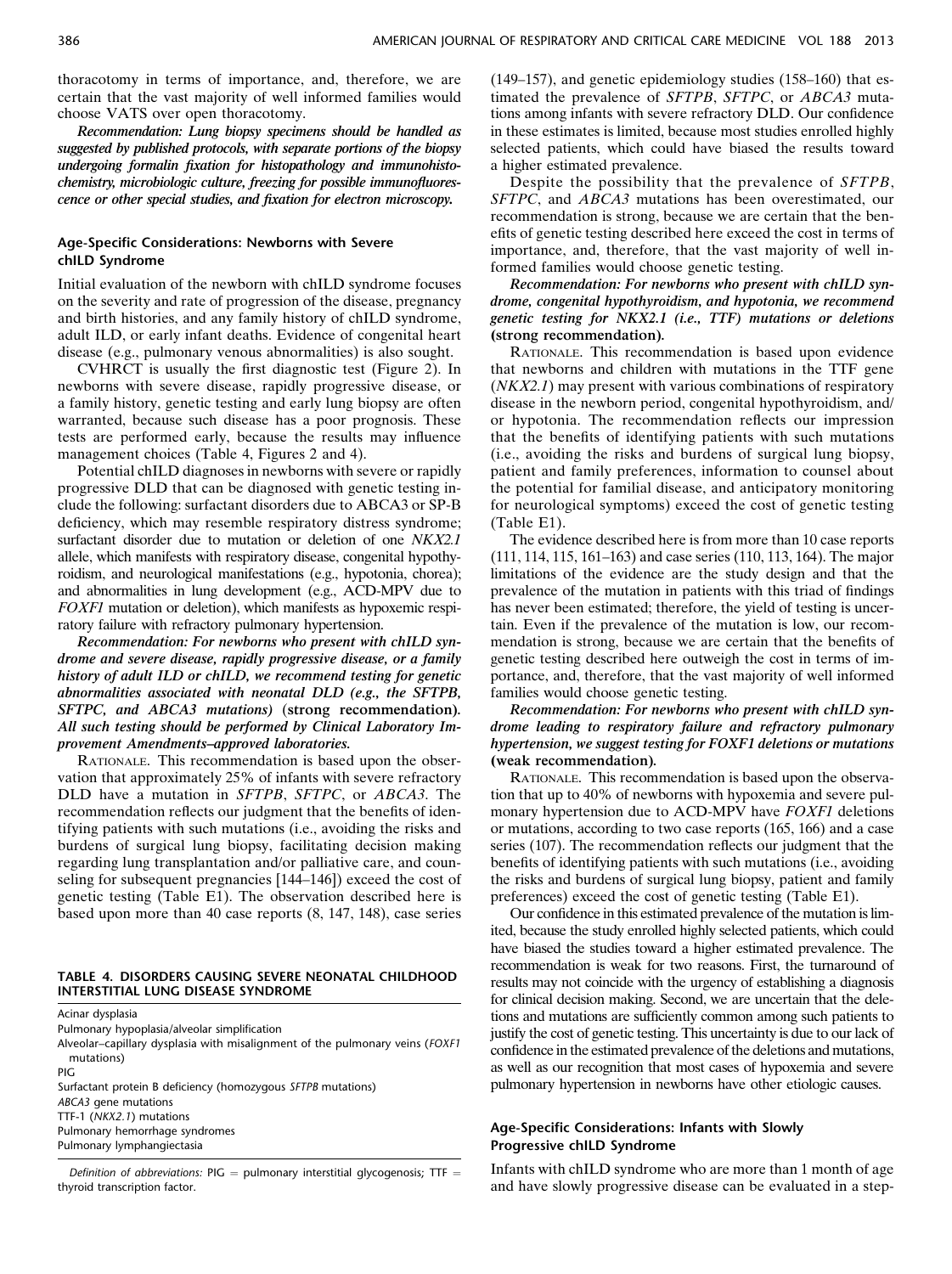wise fashion, with noninvasive testing initially and then selective invasive techniques. This approach minimizes unnecessary procedures (Figure 3) (12, 13).

An infant's history may suggest the cause of their DLD. Examples include cystic fibrosis, immunodeficiency, and recurrent aspiration. Gastroesophageal reflux disease with recurrent aspiration has been hypothesized to be a cause of chILD syndrome, because it is present in 26–49% of children with a chILD diagnosis, but this is unproven and requires further investigation (6, 12). CVHRCT may suggest specific chILD diagnoses, most importantly NEHI (Figure 6), and PFTs may be useful (Figure 3), but many infants require genetic testing or lung biopsy for definitive diagnosis.

Potential chILD diagnoses in infants with slowly progressive DLD that can be diagnosed with genetic testing include surfactant disorders due to: ABCA3 or SP-C deficiency; mutations or deletions of both alleles of the genes (CSF2RA and CSF2RB) encoding the subunits of the receptor for GM-CSF, which manifests with chILD syndrome and alveolar proteinosis; and, mutation or deletion of one NKX2.1 allele, which manifests with chILD syndrome, congenital hypothyroidism, and neurological manifestations (e.g., hypotonia, chorea).

## Recommendation: For infants beyond the neonatal period who have chILD syndrome, we recommend testing for SFTPC and ABCA3 mutations if initial studies do not provide a diagnosis (strong recommendation).

RATIONALE. This recommendation is based upon the observation that, among children who present with DLD beyond the neonatal period, the prevalence of mutations in SFTPC may be up to 17% (167), and the prevalence of mutations in ABCA3 may be between 5 and 22% (152, 168). The recommendation reflects our belief that the benefits of identifying a mutation in SFTPC or ABCA3 (i.e., avoiding the need for more invasive evaluation and identifying a disease mechanism that has implications for other family members) outweigh the cost of genetic testing (Table E1).

The prevalence of mutations in SFTPC or ABCA3 are estimated from more than 20 case reports (169–172) and case series (42, 70, 151, 152, 157, 167, 168, 171, 173–177). Our confidence in the estimates is limited by the potential selection bias inherent in some of these studies, which could have biased the results toward a higher estimated prevalence. The recommendation is strong despite our limited confidence in the estimates, because we are certain that the benefits of identifying a mutation in SFTPC or ABCA3 described here outweigh the cost of genetic testing in terms of importance, and, therefore, that the vast majority of well informed families would choose genetic testing.

Recommendation: For infants beyond the neonatal period who have chILD syndrome with alveolar proteinosis and whose genetic testing for SFTPC and ABCA3 are negative, we suggest genetic testing for CSF2RA and CSF2RB (i.e., CSF2R  $\alpha$  and  $\beta$  chains), if available, and obtaining serum levels of GM-CSF (weak recommendation).

RATIONALE. This recommendation is based upon six case reports of patients with chILD syndrome who had lung pathology findings similar to those observed in adults with alveolar proteinosis due to autoimmune disease. The patients had circulating neutralizing antibodies to GM-CSF, mutations in the genes encoding the  $\alpha$  or  $\beta$  subunits of GM-CSF receptor (CSF2RA or CSF2RB) (91, 92, 178–181), and elevated circulating GM-CSF levels (180). The recommendation reflects our judgment that the benefits of identifying a mutation in CSF2RA or CSF2RB plus elevated circulating GM-CSF levels testing (i.e., understanding more about the disease, the potential for avoiding lung biopsy, or the possibility of obtaining information that will be of importance to the family) justify the cost of genetic testing (Table E1). The major limitation of the evidence is that the prevalence and spectrum of disease due to such mutations are unknown. The recommendation is weak, because testing is only available under research protocols (but may become more available in the near future), and we are uncertain that the genetic and biochemical abnormalities are sufficiently common among such patients to justify the cost of genetic testing. Current information on the availability of such testing may be found at [www.genetests.org.](http://www.genetests.org)

Recommendation: For infants beyond the neonatal period who have chILD syndrome with hypothyroidism and/or neurologic abnormalities (e.g., hypotonia or choreoathetosis), or those with severe disease, a family history of adult ILD or chILD, or other features of surfactant dysfunction mutations and negative testing for ABCA3 and SFTPC, we recommend genetic testing for NKX2.1 (i.e., TTF-1) mutations or deletions (strong recommendation).

RATIONALE. This recommendation is based on case reports and a small case series (115, 164) that described children and young adults with mutations in NKX2.1, hypothyroidism, neurologic abnormalities, and pulmonary findings. The recommendation reflects our belief that the benefits of identifying mutations in NKX2.1 (i.e., avoiding the risks and burdens of surgical lung biopsy, patient and family preferences, information to counsel about the potential for familial disease, and anticipatory monitoring for neurological symptoms) justify the cost of genetic testing (Table E1). The evidence is limited by the study design, lack of detailed information on pulmonary findings and pathology (110, 182), and insufficient numbers of patients to determine prevalence or test characteristics. Despite the poor evidence, the recommendation is strong, because we are certain that the benefits of identifying mutations in NKX2.1 described here outweigh the cost of genetic testing in terms of importance, and, therefore, that the vast majority of well informed families would choose genetic testing.

# Special Considerations: Immunodeficiency

All patients with DLD should be evaluated for immunodeficiency, because infections can cause DLD (116, 128, 183–186). Categorizing any detected immunodeficiency as primary (e.g., severe combined immunodeficiency) (187–190), acquired (e.g., human immunodeficiency virus) (191), or due to immunosuppressive medication may help guide evaluation and treatment.

Identifying an underlying immunodeficiency does not exclude a chILD diagnosis. Many chILD diagnoses are associated with immunologic dysfunction, such as follicular bronchiolitis, lymphocytic interstitial pneumonitis, and constrictive/obliterative bronchiolitis (6, 192–196).

## PROGNOSIS

The morbidity and mortality associated with chILD syndrome (and other types of pediatric DLD) is uncertain due to conflicting data. Fan and Kozinetz (25) reported a 64% 5-year survival rate among children with DLD who were 1 month to 18 years old and a 38% 5-year survival rate among those who presented with pulmonary hypertension. In contrast, a European Respiratory Society task force study reported a mortality rate of only 6%, with clinical improvement in 74% of patients, from birth until 16 years of age (11). This study included only patients who had symptoms of at least 3-month duration, thereby excluding many of the more rapidly progressive cases of neonatal DLD. The North American chILDRN study (4) included children under 2 years of age who had been diagnosed by lung biopsy, and found a mortality rate of 30%, with 50% of patients experiencing on-going morbidity.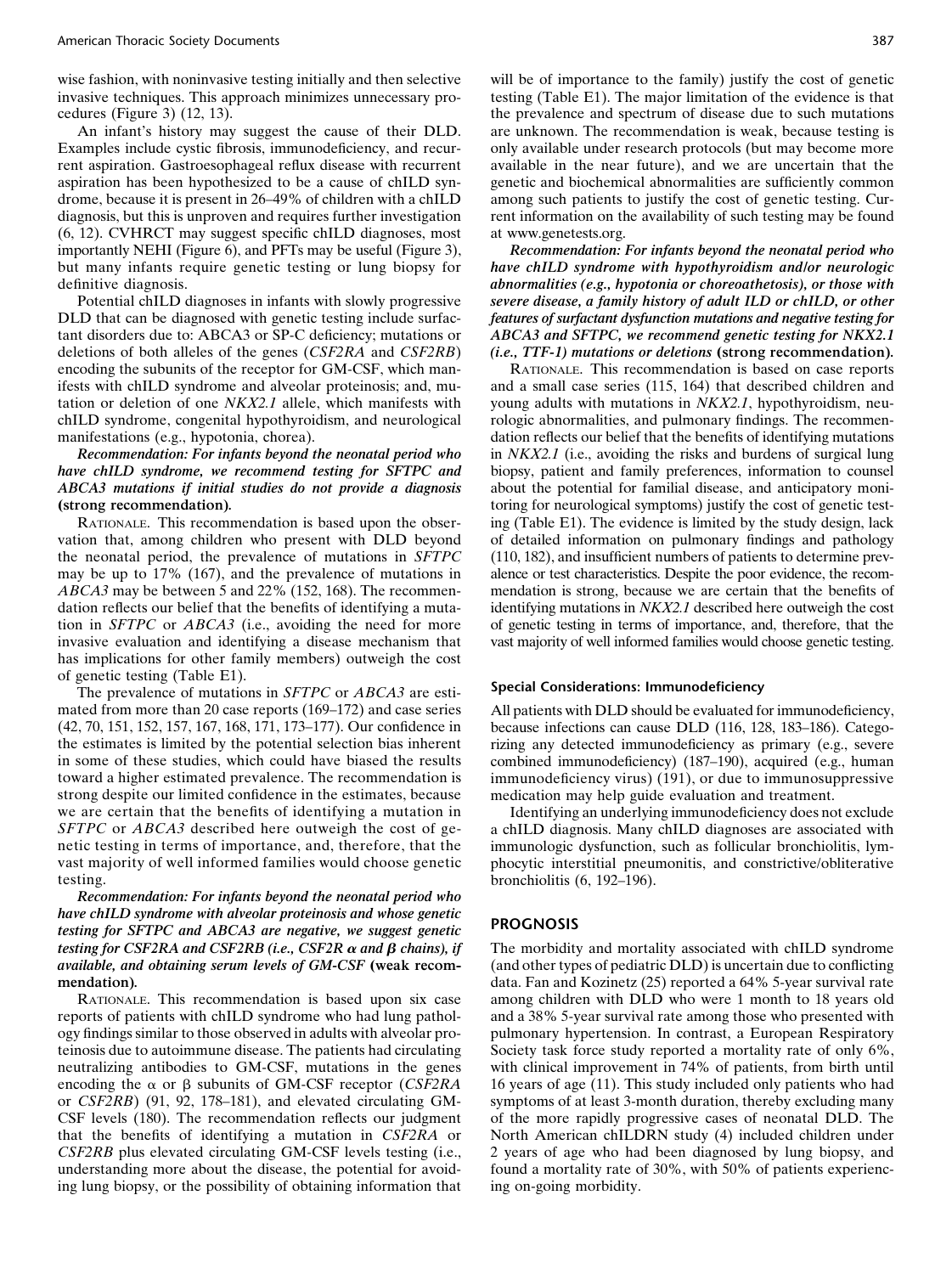It has become clear that some chILD entities are associated with very high mortality, whereas others have a favorable outcome. As an examples, SP-B deficiency (9, 156) and ACD-MPV (107) have a bleak prognosis, mutations in  $ABCA3$  (10) and STFPC (147, 173, 177) lead to more variable disease, and NEHI has a more favorable prognosis (58, 197).

## TREATMENT

There have been no controlled trials of any therapeutic interventions in chILD syndrome. Therefore, management is based upon uncontrolled studies, case series, case reports, and unsystematic observations (i.e., clinical experience), as well as indirect evidence from other patient populations (198).

Interdisciplinary longitudinal care directed by specialists at centers with expertise in the diagnosis and management of chILD syndrome is optimal. Such centers should have multidisciplinary services, including pediatric pulmonology, radiology, surgery, and pathology. The center's staff should include other healthcare professionals, such as social workers, nutritionists, genetic counselors, and respiratory therapists.

#### Pharmacological Therapy

Immunosuppressive pharmacotherapy (e.g., systemic corticosteroids, hydroxychloroquine) has been reported to be useful in isolated cases of DLD in children, but it has not been well studied in the chILD entities. If a clinician elects to initiate a trial of immunosuppressive therapy, the patient should be closely monitored for side effects. This may include bone density scanning, serial growth measurements, and ophthalmologic screening in children receiving chronic corticosteroids (199, 200), or periodic complete blood counts and ophthalmologic evaluations in children receiving chronic hydroxychloroquine (201, 202).

Recommendation: Given the limited evidence of a beneficial effect on clinical outcomes and the well known side effects of immunosuppressive medications, the decision about whether or not to initiate a trial of immunosuppressive therapy must be made on a case-by-case basis. Considerations include the severity of disease, rate of progression, prognosis without treatment, comorbidities, and family values and preferences. All patients with chILD syndrome who receive a trial of pharmacological therapy should be closely monitored for side effects.

#### Lung Transplantation

Lung transplantation is an option for infants and children with end-stage lung disease (203–207). There are several reports of the successful transplantation in infants with chILD syndrome (144, 145, 208), although the number of patients reported is small. Infants with chILD syndrome, diagnosis for whom a poor outcome is likely and effective treatment is unavailable (e.g., SP-B deficiency, ACD-MPV, or severely affected infants with mutations in *ABCA3*), should be referred to a center with experience in lung transplantation of infants to be considered for transplantation (145, 146).

Recommendation: For infants with severe, life-threatening chILD diseases, we recommend referral to a pediatric lung transplantation center after discussions with the family (strong recommendation).

RATIONALE. This recommendation is based on the observation that lung transplantation is associated with 5- and 7-year survival rates of 51 and 45%, respectively, in children (209). It reflects the committee's recognition that the potential benefits of lung transplantation referral (i.e., availability of appropriate and knowledgeable counseling for families of such patients and survival among patients who undergo transplantation) outweigh the risks (i.e., perioperative complications and infections or malignancies due to long-term immunosuppression among patients who undergo transplantation), burdens, and costs (Table E1).

The survival data cited here are derived from the 2011 Pediatric Lung and Heart–Lung report from the Registry of the International Society for Heart and Lung Transplantation, which encompassed lung transplantations for all causes between 1990 and 2010 (209). The report included only 15 patients under 1 year of age with SFTPB mutations. We found an additional three case series, all from a single institution, that described lung transplantation for mutations of SFTPB, SFTPC, and ABCA3 (144–146). The total number of patients transplanted in these series was 25 of the 29 accepted as candidates for the procedure. The long-term survival, as well as complications of transplantation, was not significantly different from infants transplanted for other underlying causes.

Our confidence in the estimated survival and complication rates due to lung transplantation in children is limited by study design (i.e., case series), indirectness (much of the data are from children transplanted for any reason, whereas the recommendation is for children with a chILD disease), and small sample sizes. The recommendation for referral of patients with a severe, lifethreatening chILD disease to a lung transplantation center is strong despite the limited quality of the evidence, because the importance of the potential benefits described here far exceed the importance of the risks and costs; thus, we are certain that the vast majority of well informed families would choose referral to a lung transplantation center in this situation.

#### Supportive and Preventive Care

Patients with chILD syndrome routinely have their pulse oximetry measured to determine whether supplemental oxygen is indicated during the day, during the night, with exercise, and/or during feeding (infants only). Children with severe respiratory impairment due to chILD syndrome may benefit from invasive or noninvasive ventilation.

Many patients with chILD syndrome have poor somatic growth that requires nutritional intervention. Nutritional support has not been studied in chILD syndrome, but evidence of its importance in bronchopulmonary dysplasia and cystic fibrosis lung disease (210–212) suggests that growth should be closely monitored and that nutritional supplementation may be beneficial.

Patients with chILD syndrome should avoid harmful environmental exposures, such as second-hand smoke. They may benefit from the pneumococcal vaccine (213), an annual influenza vaccination (213), and routine childhood immunizations, with the exception of live-virus vaccines in immunosuppressed patients. Respiratory syncytial virus can increase the morbidity and mortality of infants and young children with chronic lung diseases, such as chILD syndrome (214); a recent study found significantly increased risk for respiratory syncytial virus hospitalization in children with chILD (215). For this reason, palivizumab is usually considered in significantly compromised infants and young children, even though there have been no related studies to confirm the theoretical benefits of palivizumab. Immunosuppressed children are routinely given prophylaxis for Pneumocystis jiroveci.

Families may benefit from genetic counseling when undergoing genetic testing. This is particularly true if a genetic basis for the patient's disease is revealed or the disease is associated with the development of adult ILD (e.g., SFTPC mutations) (177).

Quality of life, family stress, and parental grief have not been studied in patients with chILD syndrome or their families. However, it seems likely that interpersonal stresses adversely affect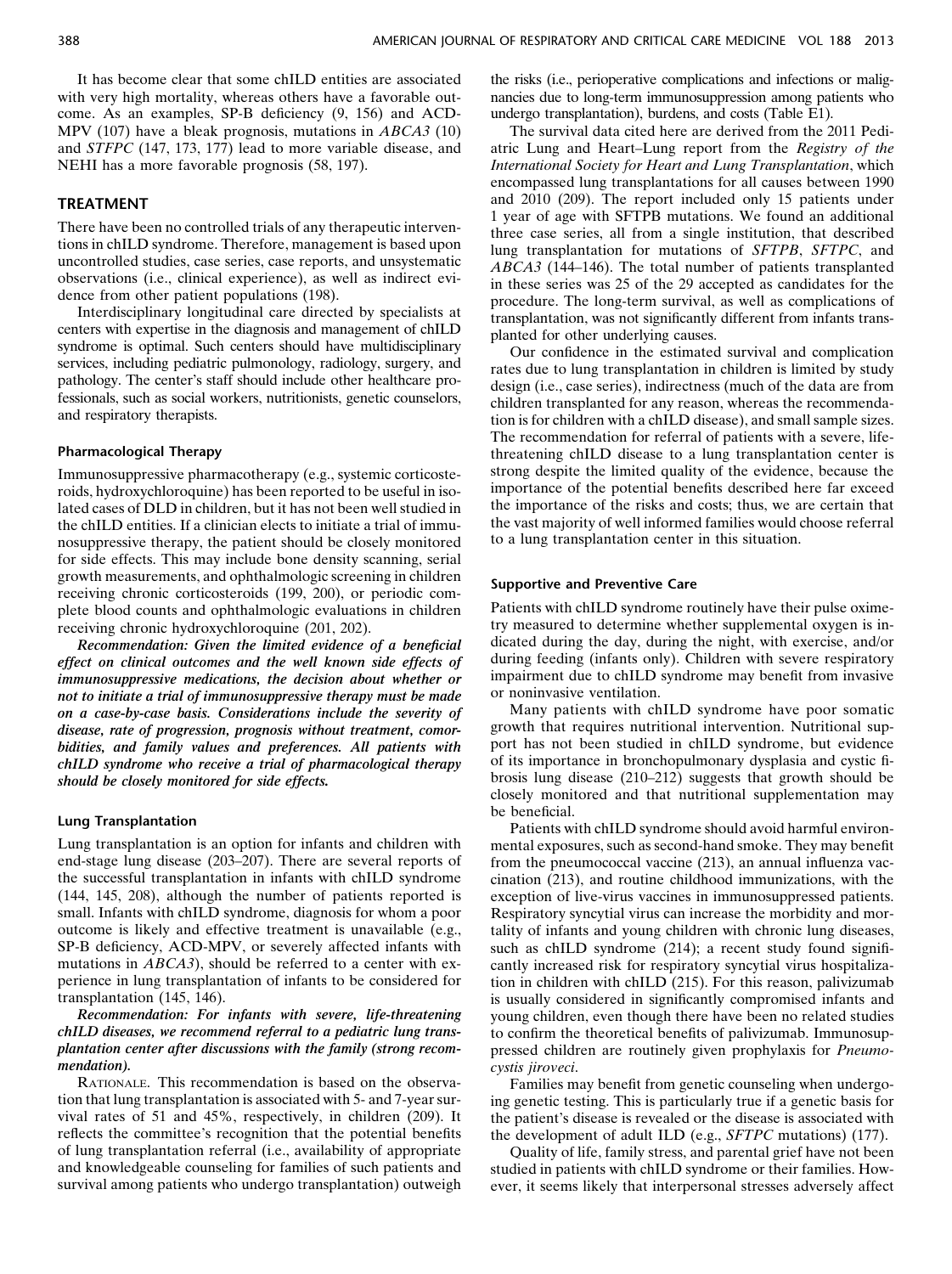the quality of life for patients with chILD syndrome and their families, because this occurs with other chronic pediatric illnesses, such as cystic fibrosis (216). Thus, supportive services and social work assistance should be regularly offered to patients and families. Early involvement in family support groups may help with the stress of a diagnostic workup, even before a specific diagnosis is made. Additional information is available from the chILD Foundation (available online at [www.](http://www.childfoundation.us) [childfoundation.us\)](http://www.childfoundation.us).

Recommendation: All patients with chILD syndrome should receive supportive and preventive care. This may include treatment of hypoxemia, nutritional failure, and comorbidities, as well as interventions to prevent infection.

Recommendation: Families of patients with chILD syndrome should receive education and support from care providers.

Recommendation: Genetic counseling should be made available to the family members of patients with chILD syndrome, particularly if asymptomatic family members may be carriers of a dominant gene mutation, such as SFTPC or NKX2.1.

#### RESEARCH PRIORITIES

Relatively little is known about many of the entities comprising chILD syndrome, even though they may cause severe disease and there are few therapeutic options. For this reason, future research is essential. Research priorities for chILD syndrome are described in detail in the online supplement.

This American Thoracic Society Guideline was prepared by an ad hoc subcommittee of the Assembly on Pediatrics and the Childhood Interstitial Lung Disease Research Network (chILDRN). Members are as follows:

## Members of the Central Writing Committee for the chILD Research Network:

ALAN S. BRODY, M.D. (CINCINNATI, OH) ROBERT G. CASTILE, M.D. (COLUMBUS, OH) SHARON DELL, M.D. (TORONTO, ON, CANADA) ROBIN R. DETERDING, M.D. (AURORA, CO) LELAND L. FAN, M.D. (AURORA, CO) JAMES S. HAGOOD, M.D. (LA JOLLA, CA) AARON HAMVAS, M.D. (ST. LOUIS, MO) BETTINA C. HILMAN, M.D. (SHREVEPORT, LA [CURRENTLY IN WINCHESTER, VA]) GEOFFREY KURLAND, M.D. (PITTSBURGH, PA) CLAIRE LANGSTON, M.D. (HOUSTON, TX) LAWRENCE M. NOGEE, M.D. (BALTIMORE, MD) GREGORY J. REDDING, M.D. (SEATTLE, WA) LISA R. YOUNG, M.D. (NASHVILLE, TN)

Final editing of this Statement was done by Robin R. Deterding, M.D., James S. Hagood, M.D., Geoffrey Kurland, M.D., and Lisa R. Young, M.D. Dr. Kurland was the primary editor of this document.

Author Disclosures: G.K., J.S.H., L.R.Y., A.S.B., L.L.F., A.H., B.C.H., C.L., and L.M.N. reported no relevant interests. R.R.D. reported that she is founder and scientific director of the chILD Foundation, and received textbook royalties from Elsevier (\$1,000–4,999) and McGraw–Hill (\$5,000–9,999). R.G.C. reported royalties paid to his institution by nSpire Health (\$10,001–50,000). S.D. reported receiving lecture fees from GlaxoSmithKline (\$1,000–4,999), Meducom (\$1,000–4,999), Merck–Frosst (\$5,000–9,999), and Novartis (up to \$1,000). G.J.R. reported serving as pediatric pulmonary editor for UpToDate.

#### Other Members of the chILD Research Network:

DANIEL W. YOUNG, M.D. (BIRMINGHAM, AL) ALEJANDRO J. COLOM, M.D. (BUENOS AIRES, ARGENTINA) ALEJANDRO M. TEPER, M.D. (BUENOS AIRES, ARGENTINA)

ADAM JAFFE, M.D. (SYDNEY, NSW, AUSTRALIA) ERNST CUTZ M.D. (TORONTO, ON, CANADA) FELIX RATJEN, M.D. (TORONTO, ON, CANADA) JOHN D. MARK, M.D. (STANFORD, CA) BEVERLY NEWMAN, M.D. (STANFORD, CA) CARLYNE COOL, M.D. (DENVER, CO) STEVEN ABMAN, M.D. (DENVER, CO) MARGARET ANTHONY, M.D. (DENVER, CO) CSABA GALAMBOS, M.D. (DENVER, CO) GWEN KERBY, M.D. (DENVER, CO) MARZENA KRAWIEC, M.D. (DENVER, CO) DAVID LYNCH, M.D. (DENVER, CO) MEGAN DISHOP, M.D. (DENVER, CO) ANNICK CLEMENT, M.D. (PARIS, FRANCE) JONATHAN POPLER, M.D. (ATLANTA, GA) PAULINE CHOU, M.D. (CHICAGO, IL) SUSANNA MCCOLLEY, M.D. (CHICAGO, IL) ADRIENNE PRESTRIDGE, M.D. (CHICAGO, IL) YOUNG-JEE KIM, M.D. (INDIANAPOLIS, IN) SUSAN C. COVENTRY, M.D. (LOUISVILLE, KY) RONALD L. MORTON, M.D. (LOUISVILLE, KY) FRED ASKIN, M.D. (BALTIMORE, MD) PAMELA ZEITLIN, M.D. (BALTIMORE, MD) ALICIA CASEY, M.D. (BOSTON, MA) MARTHA FISHMAN, M.D. (BOSTON, MA) T. BERNARD KINANE, M.D. (BOSTON, MA) SZE MAN TSE, M.D. (BOSTON, MA) STUART SWEET, M.D. (ST. LOUIS, MO) HERMAN THOMAS, M.D. (ST. LOUIS, MO) FRANCES WHITE, M.D. (ST. LOUIS, MO) PIERRE BARKER, M.D. (CHAPEL HILL, NC) W. ADAM GOWER, M.D. (WINSTON-SALEM, NC) DANIEL SHEEHAN, M.D. (BUFFALO, NY) WILLIAM TRAVIS, M.D. (NEW YORK, NY) CLEMENT REN, M.D. (ROCHESTER, NY) SUSAN WERT, M.D. (CINCINNATI, OH) BRUCE TRAPNELL, M.D. (CINCINNATI, OH) PETER B. BAKER, M.D. (COLUMBUS, OH) FREDERICK LONG, M.D. (COLUMBUS, OH) SAMUEL GOLDFARB, M.D. (PHILADELPHIA, PA) ROBERT P. GUILLERMAN, M.D. (HOUSTON, TX) GEORGE MALLORY, M.D. (HOUSTON, TX) TIMOTHY VECE, M.D. (HOUSTON, TX) GAIL DEUTSCH, M.D. (SEATTLE, WA) ERIC L. EFFMAN, M.D. (SEATTLE, WA) THERESA GUILBERT, M.D. (MADISON, WI) ANDREW BUSH, M.D. (LONDON, UK)

Acknowledgment: The authors acknowledge the editorial assistance and advice of Kevin Wilson, M.D.

#### References

- 1. Bokulic RE, Hilman BC. Interstitial lung disease in children. Pediatr Clin North Am 1994;41:543–567.
- 2. Fan LL, Langston C. Chronic interstitial lung disease in children. Pediatr Pulmonol 1993;16:184–196.
- 3. Nicholson AG, Kim H, Corrin B, Bush A, du Bois RM, Rosenthal M, Sheppard MN. The value of classifying interstitial pneumonitis in childhood according to defined histological patterns. Histopathology 1998;33:203–211.
- 4. Deutsch GH, Albright E, Chou PM, Cool CD, Coventry S, Davis MM, Dishop MK, Galambos C, Patterson K, Wert SE, et al. Defining the spectrum of diffuse lung disease in infancy: a working classification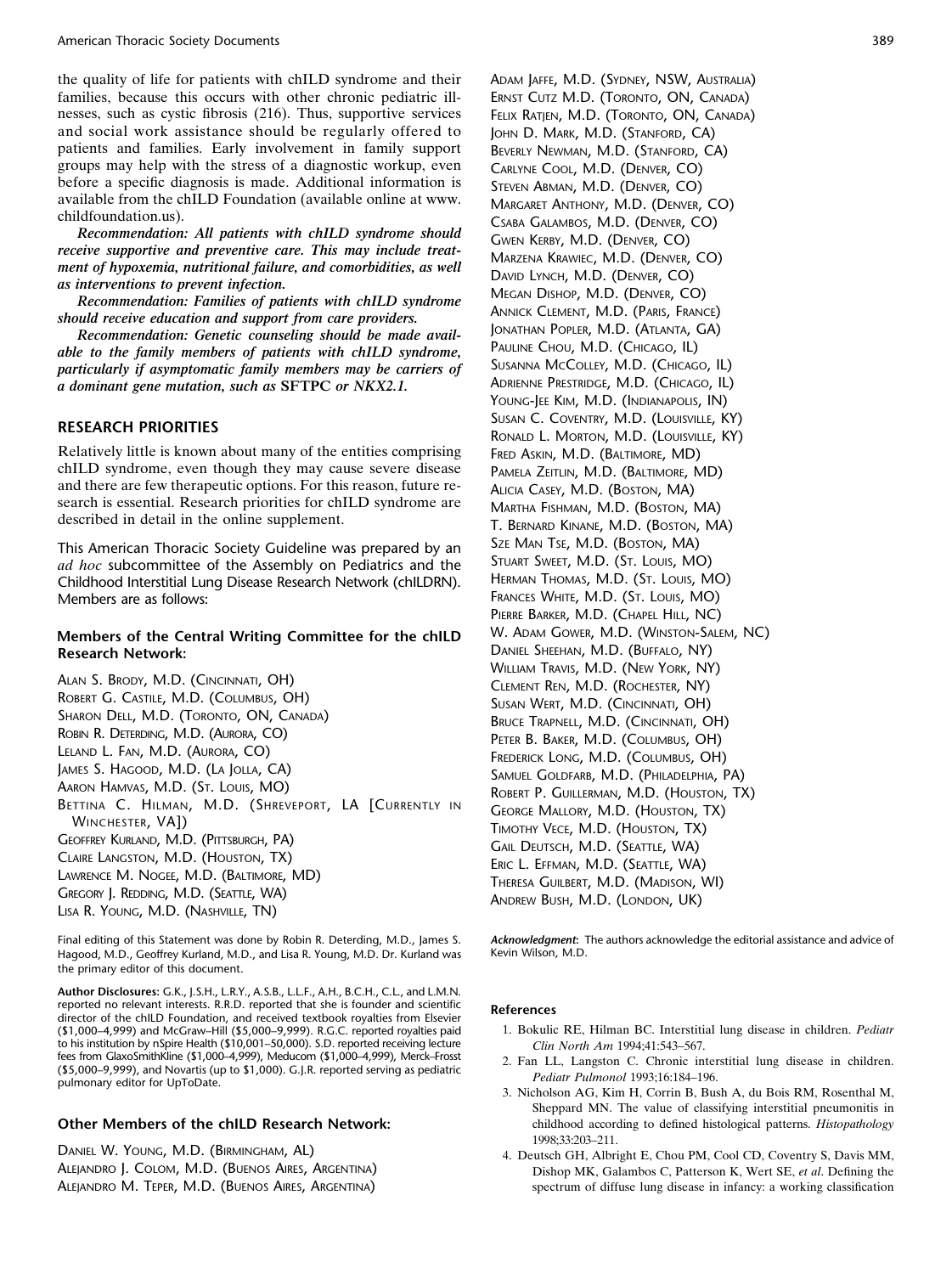of the pediatric interstitial lung disease cooperative [abstract]. Mod Pathol 2005;18:304.

- 5. Langston C, Dishop M. Infant lung biopsy: clarifying the pathologic spectrum. Pathol Int 2004;54:S419–S421.
- 6. Deutsch GH, Young LR, Deterding RR, Fan LL, Dell SD, Bean JA, Brody AS, Nogee LM, Trapnell BC, Langston C, et al.; Pathology Cooperative Group; ChILD Research Co-operative. Diffuse lung disease in young children: application of a novel classification scheme. Am J Respir Crit Care Med 2007;176:1120–1128.
- 7. Canakis A-M, Cutz E, Manson D, O'Brodovich H. Pulmonary interstitial glycogenosis: a new variant of neonatal interstitial lung disease. Am J Respir Crit Care Med 2002;165:1557–1565. (see comment).
- 8. Nogee LM, Garnier G, Dietz HC, Singer L, Murphy AM, deMello DE, Colten HR. A mutation in the surfactant protein B gene responsible for fatal neonatal respiratory disease in multiple kindreds. J Clin Invest 1994;93:1860–1863.
- 9. Nogee LM. Alterations in SP-B and SP-C expression in neonatal lung disease. Annu Rev Physiol 2004;66:601–623.
- 10. Shulenin S, Nogee LM, Annilo T, Wert SE, Whitsett JA, Dean M. ABCA3 gene mutations in newborns with fatal surfactant deficiency. N Engl J Med 2004;350:1296–1303. (see comment).
- 11. Clement A; ERS Task Force. Task Force on Chronic Interstitial Lung Disease in Immunocompetent Children. Eur Respir J 2004;24:686– 697.
- 12. Fan LL, Mullen AL, Brugman SM, Inscore SC, Parks DP, White CW. Clinical spectrum of chronic interstitial lung disease in children. J Pediatr 1992;121:867–872.
- 13. Fan LL, Kozinetz CA, Deterding RR, Brugman SM. Evaluation of a diagnostic approach to pediatric interstitial lung disease. Pediatrics 1998;101:82–85.
- 14. Van Hook KN, Brody AS, Deterding RR, Fan LL, Young LR. Evaluation of a definition of children's interstitial lung disease (chILD) syndrome [abstract]. Proc Am Thorac Soc 2006;3:A244.
- 15. Dinwiddie R, Sharief N, Crawford O. Idiopathic interstitial pneumonitis in children: a national survey in the United Kingdom and Ireland. Pediatr Pulmonol 2002;34:23–29.
- 16. Fan LL, Kozinetz CA, Wojtczak HA, Chatfield BA, Cohen AH, Rothenberg SS. Diagnostic value of transbronchial, thoracoscopic, and open lung biopsy in immunocompetent children with chronic interstitial lung disease. J Pediatr 1997;131:565–569.
- 17. Lynch DA, Hay T, Newell JD Jr, Divgi VD, Fan LL. Pediatric diffuse lung disease: diagnosis and classification using high-resolution CT. AJR Am J Roentgenol 1999;173:713–718.
- 18. Copley SJ, Padley SP. High-resolution CT of paediatric lung disease. Eur Radiol 2001;11:2564–2575.
- 19. Vrielynck S, Mamou-Mani T, Emond S, Scheinmann P, Brunelle F, de Blic J. Diagnostic value of high-resolution CT in the evaluation of chronic infiltrative lung disease in children. AJR Am J Roentgenol 2008;191:914–920.
- 20. Brody AS, Guillerman RP, Hay TC, Wagner BD, Young LR, Deutsch GH, Fan LL, Deterding RR. Neuroendocrine cell hyperplasia of infancy: diagnosis with high-resolution CT. AJR Am J Roentgenol 2010;194:238–244.
- 21. Popler J, Gower WA, Mogayzel PJ Jr, Nogee LM, Langston C, Wilson AC, Hay TC, Deterding RR. Familial neuroendocrine cell hyperplasia of infancy. Pediatr Pulmonol 2010;45:749–755.
- 22. Vassal HB, Malone M, Petros AJ, Winter RM. Familial persistent pulmonary hypertension of the newborn resulting from misalignment of the pulmonary vessels (congenital alveolar capillary dysplasia). J Med Genet 1998;35:58–60.
- 23. Boggs S, Harris MC, Hoffman DJ, Goel R, McDonald-McGinn D, Langston C, Zackai E, Ruchelli E. Misalignment of pulmonary veins with alveolar capillary dysplasia: affected siblings and variable phenotypic expression. J Pediatr 1994;124:125–128.
- 24. Gutierrez C, Rodriguez A, Palenzuela S, Forteza C, Rossello JL. Congenital misalignment of pulmonary veins with alveolar capillary dysplasia causing persistent neonatal pulmonary hypertension: report of two affected siblings. Pediatr Dev Pathol 2000;3:271–276.
- 25. Fan LL, Kozinetz CA. Factors influencing survival in children with chronic interstitial lung disease. Am J Respir Crit Care Med 1997; 156:939–942.
- 26. Sondheimer HM, Lung MC, Brugman SM, Ikle DN, Fan LL, White CW. Pulmonary vascular disorders masquerading as interstitial lung disease. Pediatr Pulmonol 1995;20:284–288.
- 27. Modrykamien AM, Gudavalli R, McCarthy K, Parambil J. Echocardiography, 6-minute walk distance, and distance-saturation product as predictors of pulmonary arterial hypertension in idiopathic pulmonary fibrosis. Respir Care 2010;55:584–588.
- 28. Arcasoy SM, Christie JD, Ferrari VA, Sutton MS, Zisman DA, Blumenthal NP, Pochettino A, Kotloff RM. Echocardiographic assessment of pulmonary hypertension in patients with advanced lung disease. Am J Respir Crit Care Med 2003;167:735–740.
- 29. Mathai SC, Hummers LK, Champion HC, Wigley FM, Zaiman A, Hassoun PM, Girgis RE. Survival in pulmonary hypertension associated with the scleroderma spectrum of diseases: impact of interstitial lung disease. Arthritis Rheum 2009;60:569–577.
- 30. Behr J, Ryu JH. Pulmonary hypertension in interstitial lung disease. Eur Respir J 2008;31:1357–1367.
- 31. Shlobin OA, Nathan SD. Pulmonary hypertension secondary to interstitial lung disease. Expert Rev Respir Med 2011;5:179–189.
- 32. Polomis D, Runo JR, Meyer KC. Pulmonary hypertension in interstitial lung disease. Curr Opin Pulm Med 2008;14:462–469.
- 33. Kowal-Bielecka O, Avouac J, Pittrow D, Huscher D, Behrens F, Denton CP, Foeldvari I, Humbert M, Matucci-Cerinic M, Nash P, et al.; EPOSS Group. Echocardiography as an outcome measure in scleroderma-related pulmonary arterial hypertension: a systematic literature analysis by the EPOSS group. J Rheumatol 2010;37:105– 115.
- 34. Owens C. Radiology of diffuse interstitial pulmonary disease in children. Eur Radiol 2004;14:L2–L12.
- 35. Copley SJ, Coren M, Nicholson AG, Rubens MB, Bush A, Hansell DM. Diagnostic accuracy of thin-section CT and chest radiography of pediatric interstitial lung disease. AJR Am J Roentgenol 2000;174: 549–554.
- 36. Donnelly LF. Use of three-dimensional reconstructed helical CT images in recognition and communication of chest wall anomalies in children. AJR Am J Roentgenol 2001;177:441–445.
- 37. Frush DP. Pediatric CT: practical approach to diminish the radiation dose. Pediatr Radiol 2002;32:714–717; discussion 751–754.
- 38. Long FR, Castile RG, Brody AS, Hogan MJ, Flucke RL, Filbrun DA, McCoy KS. Lungs in infants and young children: improved thinsection CT with a noninvasive controlled-ventilation technique initial experience. Radiology 1999;212:588–593.
- 39. Brody AS. Imaging considerations: interstitial lung disease in children. Radiol Clin North Am 2005;43:391–403.
- 40. Lucaya J, García-Peña P, Herrera L, Enríquez G, Piqueras J. Expiratory chest CT in children. AJR Am J Roentgenol 2000;174:235–241.
- 41. Garcia-Peña P, Lucaya J. HRCT in children: technique and indications. Eur Radiol 2004;14:L13–L30.
- 42. Mechri M, Epaud R, Emond S, Coulomb A, Jaubert F, Tarrant A, Feldmann D, Flamein F, Clement A, de Blic J, et al. Surfactant protein C gene (SFTPC) mutation–associated lung disease: highresolution computed tomography (HRCT) findings and its relation to histological analysis. Pediatr Pulmonol 2010;45:1021–1029.
- 43. Failo R, Wielopolski PA, Tiddens HAWM, Hop WCJ, Mucelli RP, Lequin MH. Lung morphology assessment using MRI: a robust ultra-short TR/TE 2D steady state free precession sequence used in cystic fibrosis patients. Magn Reson Med 2009;61:299–306.
- 44. Puderbach M, Eichinger M, Gahr J, Ley S, Tuengerthal S, Schmähl A, Fink C, Plathow C, Wiebel M, Müller F-M, et al. Proton MRI appearance of cystic fibrosis: comparison to CT. Eur Radiol 2007;17:716–724.
- 45. Long FR. High-resolution CT of the lungs in infants and young children. J Thorac Imaging 2001;16:251–258.
- 46. Lell MM, May M, Deak P, Alibek S, Kuefner M, Kuettner A, Köhler H, Achenbach S, Uder M, Radkow T. High-pitch spiral computed tomography: effect on image quality and radiation dose in pediatric chest computed tomography. Invest Radiol 2011;46:116–123.
- 47. Mason KP, Prescilla R, Fontaine PJ, Zurakowski D. Pediatric CT sedation: comparison of dexmedetomidine and pentobarbital. AJR Am J Roentgenol 2011;196:W194–W198.
- 48. Chun TH, Amanullah S, Karishma-Bahl D, Machan JT, Andrada ER, Lewander WJ. Comparison of methohexital and pentobarbital as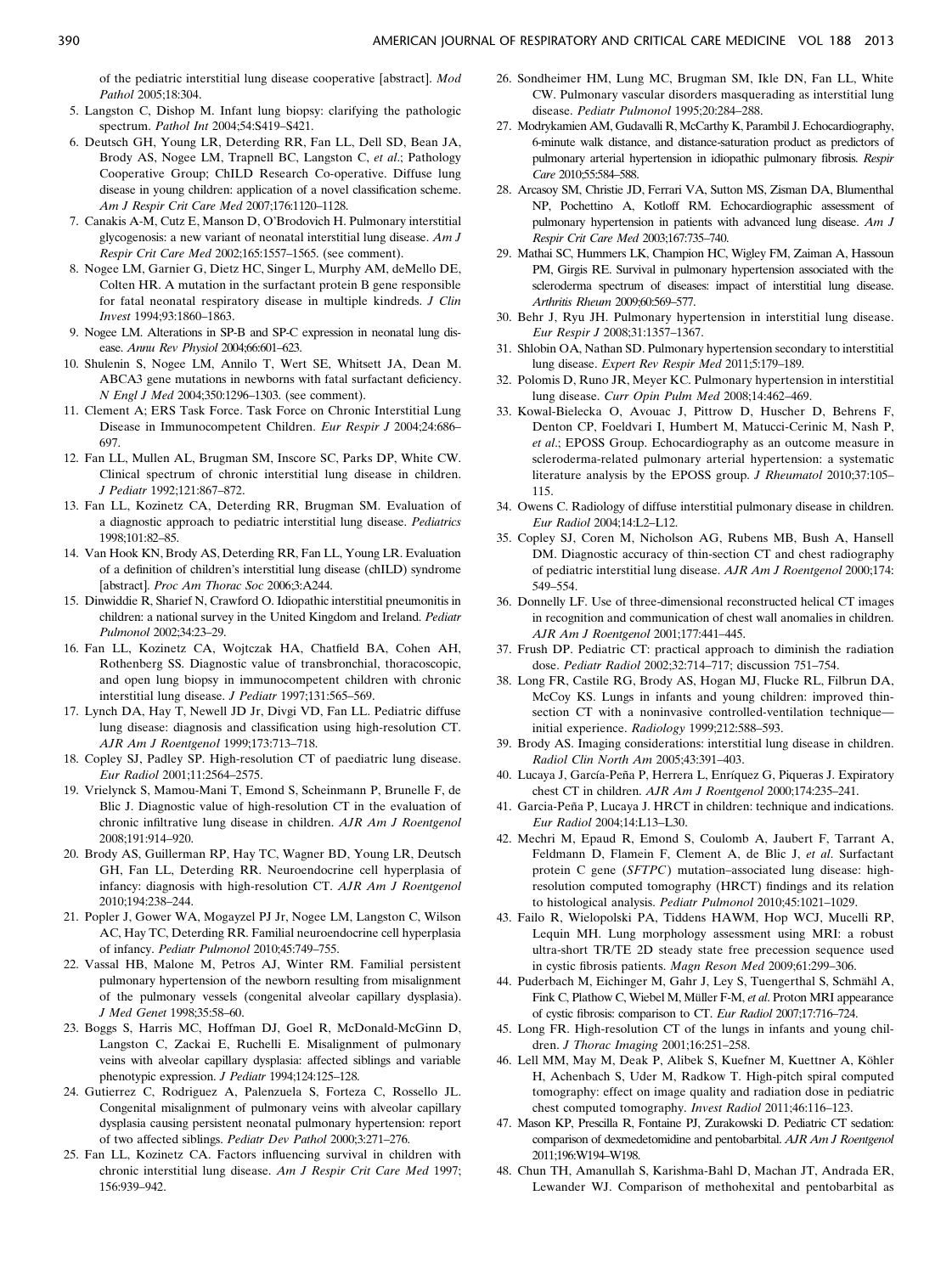sedative agents for pediatric emergency department patients for computed tomography. Pediatr Emerg Care 2009;25:648–650.

- 49. Sargent MA, McEachern AM, Jamieson DH, Kahwaji R. Atelectasis on pediatric chest CT: comparison of sedation techniques. Pediatr Radiol 1999;29:509–513.
- 50. Pearce MS, Salotti JA, Little MP, McHugh K, Lee C, Kim KP, Howe NL, Ronckers CM, Rajaraman P, Sir Craft AW, et al. Radiation exposure from CT scans in childhood and subsequent risk of leukaemia and brain tumours: a retrospective cohort study. Lancet 2012;380:499–505.
- 51. Brenner D, Elliston C, Hall E, Berdon W. Estimated risks of radiationinduced fatal cancer from pediatric CT. AJR Am J Roentgenol 2001; 176:289–296.
- 52. Castile R, Filbrun D, Flucke R, Franklin W, McCoy K. Adult-type pulmonary function tests in infants without respiratory disease. Pediatr Pulmonol 2000;30:215–227.
- 53. Feher A, Castile R, Kisling J, Angelicchio C, Filbrun D, Flucke R, Tepper R. Flow limitation in normal infants: a new method for forced expiratory maneuvers from raised lung volumes. J Appl Physiol 1996;80:2019–2025.
- 54. Lum S, Stocks J, Castile R, Davis S, Henschen M, Jones M, Morris MG, Ranganathan S, Sly PD, Tepper R. American Thoracic Society; European Respiratory Society. Raised volume forced expirations in infants: guidelines for current practice. ATS/ERS statement. Am J Respir Crit Care Med 2005;172:1463–1471.
- 55. Jones M, Castile R, Davis S, Kisling J, Filbrun D, Flucke R, Goldstein A, Emsley C, Ambrosius W, Tepper RS. Forced expiratory flows and volumes in infants: normative data and lung growth. Am J Respir Crit Care Med 2000;161:353–359.
- 56. Goldstein AB, Castile RG, Davis SD, Filbrun DA, Flucke RL, McCoy KS, Tepper RS. Bronchodilator responsiveness in normal infants and young children. Am J Respir Crit Care Med 2001;164:447–454.
- 57. Kerem E, Bentur L, England S, Reisman J, O'Brodovich H, Bryan AC, Levison H. Sequential pulmonary function measurements during treatment of infantile chronic interstitial pneumonitis. J Pediatr 1990;116:61–67.
- 58. Young LR, Brody AS, Inge TH, Acton JD, Bokulic RE, Langston C, Deutsch GH. Neuroendocrine cell distribution and frequency distinguish neuroendocrine cell hyperplasia of infancy from other pulmonary disorders. Chest 2011;139:1060–1071.
- 59. Kerby GS, Kopecky C, Wicox SL, Wagner B, Hay T, Popler J, Accurso FJ, Deterding RR. Infant pulmonary function testing in children with neuroendocrine cell hyperplasia with and without lung biopsy. Am J Respir Crit Care Med 2009;179:A5965.
- 60. Kerby GS, Wilcox SL, Heltshe SL, Accurso FJ, Deterding RR. Infant pulmonary function in pediatric interstitial lung disease [abstract]. Proc Am Thorac Soc 2005;2:A474.
- 61. Kerby GS, Wagner BD, Wilcox SL, Kopecky C, Deterding RR. Infant pulmonary function in patients with neuroendocrine cell hyperplasia of infancy correlates with future spirometry and room air oxygen saturations [abstract]. Am J Respir Crit Care Med 2012;185:A2487.
- 62. Kerby GS, Wagner BD, Popler J, Hay TC, Kopecky C, Wilcox SL, Quinones RR, Giller RH, Accurso FJ, Deterding RR. Abnormal infant pulmonary function in young children with neuroendocrine cell hyperplasia of infancy. Pediatr Pulmonol [online ahead of print] 20 Nov 2012; DOI:10.1002/ppul.22718.
- 63. Wood RE. Pediatric bronchoscopy. Chest Surg Clin N Am 1996;6:237–251.
- 64. Riedler J, Grigg J, Robertson CF. Role of bronchoalveolar lavage in children with lung disease. Eur Respir J 1995;8:1725–1730.
- 65. Barbato A, Panizzolo C, Cracco A, de Blic J, Dinwiddie R, Zach M. Interstitial lung disease in children: a multicentre survey on diagnostic approach. Eur Respir J 2000;16:509–513.
- 66. de Blic J, Midulla F, Barbato A, Clement A, Dab I, Eber E, Green C, Grigg J, Kotecha S, Kurland G, et al.; European Respiratory Society. Bronchoalveolar lavage in children: ERS Task Force on Bronchoalveolar Lavage in Children. Eur Respir J 2000;15:217–231.
- 67. Reynolds HY. Use of bronchoalveolar lavage in humans—past necessity and future imperative. Lung 2000;178:271–293.
- 68. King TE Jr. Clinical advances in the diagnosis and therapy of the interstitial lung diseases. Am J Respir Crit Care Med 2005;172:268–279.
- 69. Deterding RR, Laguna T, Emmett R, Sontag M, Accurso F. Cytokine profiles in bronchoalveolar lavage fluid from children with interstitial lung diseases. Proc Am Thorac Soc 2006;3:A164.
- 70. Thouvenin G, Abou Taam R, Flamein F, Guillot L, Le Bourgeois M, Reix P, Fayon M, Counil F, Depontbriand U, Feldmann D, et al. Characteristics of disorders associated with genetic mutations of surfactant protein C. Arch Dis Child 2010;95:449–454.
- 71. Popler J, Wagner BD, Accurso FJ, Deterding RR. Airway cytokine profiles in children's interstitial lung diseases. Am J Respir Crit Care Med 2010;181:A3316.
- 72. Deterding RR, Wagner BD, Harris JK, Popler J, Smith BC, Katilius E, Stewart A, Nikard MP, Fan LL. Novel disease pathway and SOMAmer proteomic signatures in neuroendocrine cell hyperplasia of infancy and surfactant protein C bronchoalveolar lavage fluid [abstract]. Am J Respir Crit Care Med 2013;187:A3806.
- 73. Rock MJ. The diagnostic utility of bronchoalveolar lavage in immunocompetent children with unexplained infiltrates on chest radiograph. Pediatrics 1995;95: 373–377.
- 74. Baker AM, Bowton DL, Haponik EF. Decision making in nosocomial pneumonia: an analytic approach to the interpretation of quantitative bronchoscopic cultures. Chest 1995;107:85–95.
- 75. Molina-Teran A, Hilliard TN, Saglani S, Haxby E, Scallan M, Bush A, Davies JC. Safety of endobronchial biopsy in children with cystic fibrosis. Pediatr Pulmonol 2006;41:1021–1024.
- 76. Hilliard TN, Regamey N, Shute JK, Nicholson AG, Alton EWFW, Bush A, Davies JC. Airway remodelling in children with cystic fibrosis. Thorax 2007;62:1074–1080.
- 77. Turner JS, Willcox PA, Hayhurst MD, Potgieter PD. Fiberoptic bronchoscopy in the intensive care unit—a prospective study of 147 procedures in 107 patients. Crit Care Med 1994;22:259–264.
- 78. Godfrey S. Pulmonary hemorrhage/hemoptysis in children. Pediatr Pulmonol 2004;37:476–484.
- 79. Burkhalter A, Silverman JF, Hopkins MB III, Geisinger KR. Bronchoalveolar lavage cytology in pulmonary alveolar proteinosis. Am J Clin Pathol 1996; 106:504–510.
- 80. de Blic J. Pulmonary alveolar proteinosis in children. Paediatr Respir Rev 2004;5:316–322.
- 81. Takemura T, Fukuda Y, Harrison M, Ferrans VJ. Ultrastructural, histochemical, and freeze-fracture evaluation of multilamellated structures in human pulmonary alveolar proteinosis. Am J Anat 1987;179:258–268.
- 82. Réfabert L, Rambaud C, Mamou-Mani T, Scheinmann P, de Blic J. CD1a-positive cells in bronchoalveolar lavage samples from children with Langerhans cell histiocytosis. J Pediatr 1996;129:913–915.
- 83. Basset F, Soler P, Jaurand MC, Bignon J. Ultrastructural examination of broncho-alveolar lavage for diagnosis of pulmonary histiocytosis X: preliminary report on 4 cases. Thorax 1977;32:303–306.
- 84. Chollet S, Soler P, Dournovo P, Richard MS, Ferrans VJ, Basset F. Diagnosis of pulmonary histiocytosis X by immunodetection of Langerhans cells in bronchoalveolar lavage fluid. Am J Pathol 1984;115:225–232.
- 85. Tessier V, Chadelat K, Baculard A, Housset B, Clement A. BAL in children: a controlled study of differential cytology and cytokine expression profiles by alveolar cells in pediatric sarcoidosis. Chest 1996;109:1430–1438.
- 86. Uyan ZS, Karadağ B, Ersu R, Kiyan G, Kotiloğlu E, Sirvanci S, Ercan F, Dağli T, Karakoç F, Dağli E. Early pulmonary involvement in Niemann-Pick type B disease: lung lavage is not useful. Pediatr Pulmonol 2005;40:169–172.
- 87. Fan LL, Lung MC, Wagener JS. The diagnostic value of bronchoalveolar lavage in immunocompetent children with chronic diffuse pulmonary infiltrates. Pediatr Pulmonol 1997;23:8–13. (see comment).
- 88. Tredano M, de Blic J, Griese M, Fournet JC, Elion J, Bahuau M. Clinical biological and genetic heterogeneity of the inborn errors of pulmonary surfactant metabolism. Clin Chem Lab Med 2001;39:90–108.
- 89. Latzin P, Tredano M, Wüst Y, de Blic J, Nicolai T, Bewig B, Stanzel F, Köhler D, Bahuau M, Griese M. Anti–GM-CSF antibodies in paediatric pulmonary alveolar proteinosis. Thorax 2005;60:39–44.
- 90. Price A, Manson D, Cutz E, Dell S. Pulmonary alveolar proteinosis associated with anti–GM-CSF antibodies in a child: successful treatment with inhaled GM-CSF. Pediatr Pulmonol 2006;41:367–370.
- 91. Martinez-Moczygemba M, Doan ML, Elidemir O, Fan LL, Cheung SW, Lei JT, Moore JP, Tavana G, Lewis LR, Zhu Y, et al. Pulmonary alveolar proteinosis caused by deletion of the GM-CSFRalpha gene in the X chromosome pseudoautosomal region 1. J Exp Med 2008;205: 2711–2716.
- 92. Suzuki T, Sakagami T, Rubin BK, Nogee LM, Wood RE, Zimmerman SL, Smolarek T, Dishop MK, Wert SE, Whitsett JA, et al. Familial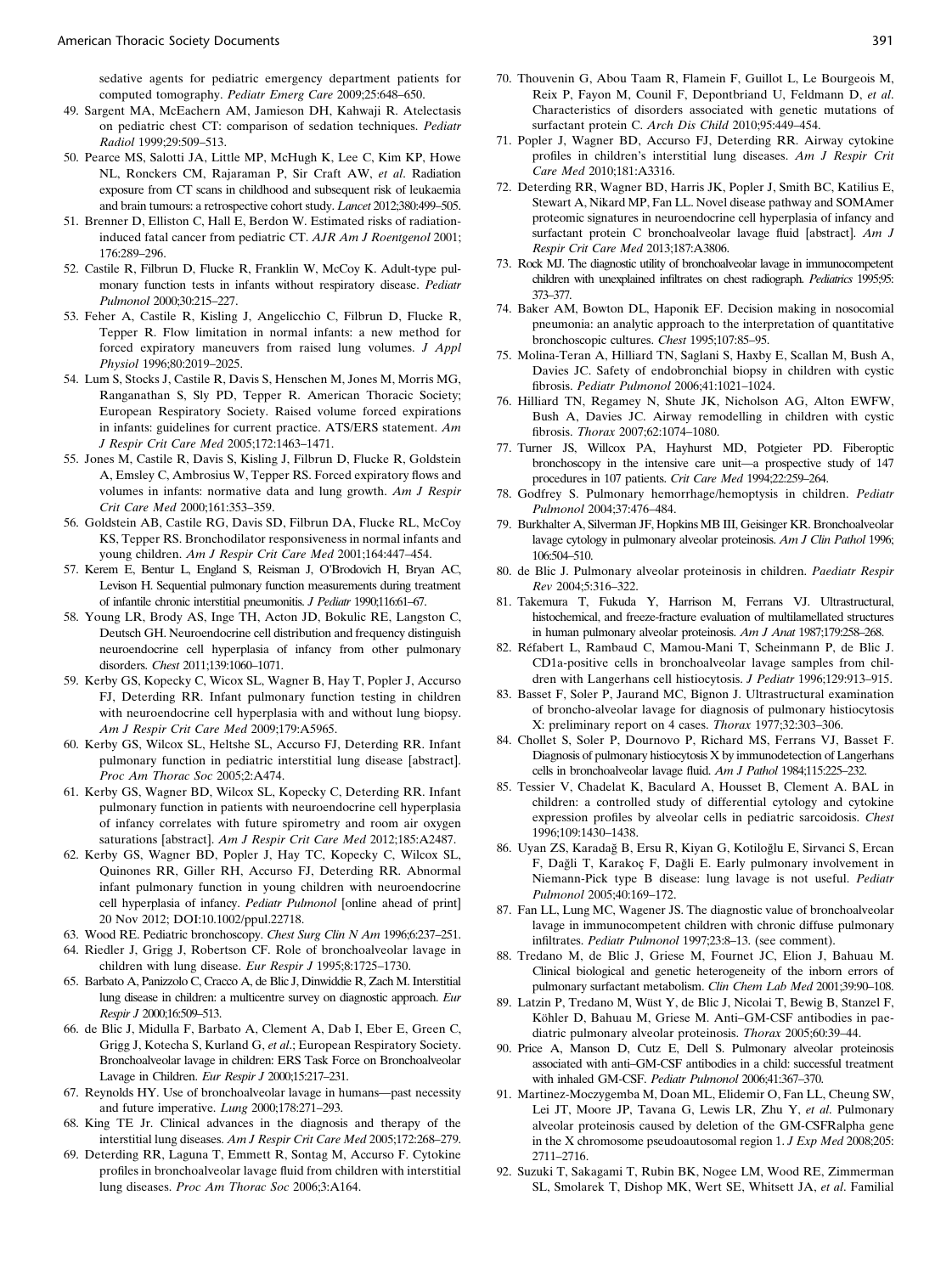pulmonary alveolar proteinosis caused by mutations in CSF2RA. J Exp Med 2008;205:2703–2710.

- 93. Parto K, Kallajoki M, Aho H, Simell O. Pulmonary alveolar proteinosis and glomerulonephritis in lysinuric protein intolerance: case reports and autopsy findings of four pediatric patients. Hum Pathol 1994;25:400–407.
- 94. Parto K, Svedström E, Majurin ML, Härkönen R, Simell O. Pulmonary manifestations in lysinuric protein intolerance. Chest 1993;104:1176–1182.
- 95. Sakagami T, Beck D, Uchida K, Suzuki T, Carey BC, Nakata K, Keller G, Wood RE, Wert SE, Ikegami M, et al. Patient-derived granulocyte/ macrophage colony–stimulating factor autoantibodies reproduce pulmonary alveolar proteinosis in nonhuman primates. Am J Respir Crit Care Med 2010;182:49–61.
- 96. Ahrens P, Noll C, Kitz R, Willigens P, Zielen S, Hofmann D. Lipidladen alveolar macrophages (LLAM): a useful marker of silent aspiration in children. Pediatr Pulmonol 1999;28:83–88.
- 97. Furuya MEY, Moreno-Córdova V, Ramírez-Figueroa JL, Vargas MH, Ramón-García G, Ramírez-San Juan DH. Cutoff value of lipid-laden alveolar macrophages for diagnosing aspiration in infants and children. Pediatr Pulmonol 2007;42:452–457.
- 98. Knauer-Fischer S, Ratjen F. Lipid-laden macrophages in bronchoalveolar lavage fluid as a marker for pulmonary aspiration. Pediatr Pulmonol 1999;27:419–422.
- 99. Starosta V, Kitz R, Hartl D, Marcos V, Reinhardt D, Griese M. Bronchoalveolar pepsin, bile acids, oxidation, and inflammation in children with gastroesophageal reflux disease. Chest 2007;132:1557–1564.
- 100. Miller J, Colasurdo GN, Khan AM, Jajoo C, Patel TJ, Fan LL, Elidemir O. Immunocytochemical detection of milk proteins in tracheal aspirates of ventilated infants: a pilot study. Pediatr Pulmonol 2002;34:369-374.
- 101. Elidemir O, Fan LL, Colasurdo GN. A novel diagnostic method for pulmonary aspiration in a murine model: immunocytochemical staining of milk proteins in alveolar macrophages. Am J Respir Crit Care Med 2000;161:622–626.
- 102. Meyer KC, Raghu G, Baughman RP, Brown KK, Costabel U, du Bois RM, Drent M, Haslam PL, Kim DS, Nagai S, et al.; American Thoracic Society Committee on BAL in Interstitial Lung Disease. An official American Thoracic Society clinical practice guideline: the clinical utility of bronchoalveolar lavage cellular analysis in interstitial lung disease. Am J Respir Crit Care Med 2012;185:1004–1014.
- 103. Susarla SC, Fan LL. Diffuse alveolar hemorrhage syndromes in children. Curr Opin Pediatr 2007;19:314–320.
- 104. Nogee LM. Genetic mechanisms of surfactant deficiency. Biol Neonate 2004;85:314–318.
- 105. Whitsett JA, Wert SE, Xu Y. Genetic disorders of surfactant homeostasis. Biol Neonate 2005;87:283–287.
- 106. Wert SE, Whitsett JA, Nogee LM. Genetic disorders of surfactant dysfunction. Pediatr Dev Pathol 2009;12:253–274.
- 107. Stankiewicz P, Sen P, Bhatt SS, Storer M, Xia Z, Bejjani BA, Ou Z, Wiszniewska J, Driscoll DJ, Maisenbacher MK, et al. Genomic and genic deletions of the FOX gene cluster on 16q24.1 and inactivating mutations of FOXF1 cause alveolar capillary dysplasia and other malformations. Am J Hum Genet 2009;84:780–791. [Published erratum appears in Am J Hum Genet 85:537. (Multiple author names added)].
- 108. Breedveld GJ, van Dongen JWF, Danesino C, Guala A, Percy AK, Dure LS, Harper P, Lazarou LP, van der Linde H, Joosse M, et al. Mutations in TITF-1 are associated with benign hereditary chorea. Hum Mol Genet 2002;11:971–979.
- 109. Breedveld GJ, Percy AK, MacDonald ME, de Vries BBA, Yapijakis C, Dure LS, Ippel EF, Sandkuijl LA, Heutink P, Arts WFM. Clinical and genetic heterogeneity in benign hereditary chorea. Neurology 2002;59:579–584.
- 110. Carré A, Szinnai G, Castanet M, Sura-Trueba S, Tron E, Broutin-L'Hermite I, Barat P, Goizet C, Lacombe D, Moutard M-L, et al. Five new TTF1/NKX2.1 mutations in brain–lung–thyroid syndrome: rescue by PAX8 synergism in one case. Hum Mol Genet 2009;18: 2266–2276.
- 111. Devriendt K, Vanhole C, Matthijs G, de Zegher F. Deletion of thyroid transcription factor-1 gene in an infant with neonatal thyroid dysfunction and respiratory failure. N Engl J Med 1998;338:1317–1318.
- 112. Iwatani N, Mabe H, Devriendt K, Kodama M, Miike T. Deletion of NKX2.1 gene encoding thyroid transcription factor-1 in two siblings with hypothyroidism and respiratory failure. J Pediatr 2000;137:272– 276.
- 113. Krude H, Schütz B, Biebermann H, von Moers A, Schnabel D, Neitzel H, Tönnies H, Weise D, Lafferty A, Schwarz S, et al. Choreoathetosis, hypothyroidism, and pulmonary alterations due to human NKX2-1 haploinsufficiency. J Clin Invest 2002;109:475-480.
- 114. Pohlenz J, Dumitrescu A, Zundel D, Martiné U, Schönberger W, Koo E, Weiss RE, Cohen RN, Kimura S, Refetoff S. Partial deficiency of thyroid transcription factor 1 produces predominantly neurological defects in humans and mice. J Clin Invest 2002;109:469–473.
- 115. Willemsen MAAP, Breedveld GJ, Wouda S, Otten BJ, Yntema JL, Lammens M, de Vries BBA. Brain–thyroid–lung syndrome: a patient with a severe multi-system disorder due to a de novo mutation in the thyroid transcription factor 1 gene. Eur J Pediatr 2005;164:28–30.
- 116. Kramer MR, Berkman N, Mintz B, Godfrey S, Saute M, Amir G. The role of open lung biopsy in the management and outcome of patients with diffuse lung disease. Ann Thorac Surg 1998;65:198–202.
- 117. Jaklitsch MT, Linden BC, Braunlin EA, Bolman RM III, Foker JE. Open-lung biopsy guides therapy in children. Ann Thorac Surg 2001; 71:1779–1785. (see comment).
- 118. Early GL, Williams TE, Kilman JW. Open lung biopsy: its effects on therapy in the pediatric patient. Chest 1985;87:467–469.
- 119. Gauthier F, Montupet P, Renouard C, Valayer J. Surgical pulmonary biopsy in children [in French]. Chir Pediatr 1985;26:92–94.
- 120. Coren ME, Nicholson AG, Goldstraw P, Rosenthal M, Bush A. Open lung biopsy for diffuse interstitial lung disease in children. Eur Respir J 1999;14:817–821.
- 121. Stefanutti D, Morais L, Fournet JC, Jan D, Casanova JL, Scheinmann P, de Blic J. Value of open lung biopsy in immunocompromised children. J Pediatr 2000;137:165–171. (see comment).
- 122. Steinberg R, Freud E, Ben-Ari J, Schonfeld T, Golinsky D, Mor C, Zer M. Open lung biopsy—successful diagnostic tool with therapeutic implication in the critically ill paediatric population. Acta Paediatr 1998;87:945–948.
- 123. Gururangan S, Lawson RA, Jones PH, Stevens RF, Campbell RH. Evaluation of the usefulness of open lung biopsies. Pediatr Hematol Oncol 1992;9:107–113.
- 124. Sebire NJ, Ramsay AD, Malone M. Histopathological features of open lung biopsies in children treated with extracorporeal membrane oxygenation (ECMO). Early Hum Dev 2005;81:455–460.
- 125. Inwald D, Brown K, Gensini F, Malone M, Goldman A. Open lung biopsy in neonatal and paediatric patients referred for extracorporeal membrane oxygenation (ECMO). Thorax 2004;59:328–333.
- 126. Bond SJ, Lee DJ, Stewart DL, Buchino JJ. Open lung biopsy in pediatric patients on extracorporeal membrane oxygenation. J Pediatr Surg 1996; 31:1376–1378. (see comment).
- 127. Stillwell PC, Cooney DR, Telander RL, Weiland LH, O'Connell EJ. Limited thoracotomy in the pediatric patient. Mayo Clin Proc 1981; 56:673–677.
- 128. Rothenberg SS. Thoracoscopy in infants and children. Semin Pediatr Surg 1998;7:194–201.
- 129. Visner GA, Faro A, Zander DS. Role of transbronchial biopsies in pediatric lung diseases. Chest 2004;126:273–280.
- 130. Fontalvo LF, Amaral JG, Temple M, Chait PG, John P, Krishnamuthy G, Smith C, Connolly B. Percutaneous US-guided biopsies of peripheral pulmonary lesions in children. Pediatr Radiol 2006;36:491–497.
- 131. Cahill AM, Baskin KM, Kaye RD, Fitz CR, Towbin RB. CT-guided percutaneous lung biopsy in children. J Vasc Interv Radiol 2004;15:955–960.
- 132. Davies L, Dolgin S, Kattan M. Morbidity and mortality of open lung biopsy in children. Pediatrics 1997;99:660–664.
- 133. Kornecki A, Shemie SD. Open lung biopsy in children with respiratory failure. Crit Care Med 2001;29:1247–1250.
- 134. Langston C, Patterson K, Dishop MK, Askin F, Baker P, Chou P, Cool C, Coventry S, Cutz E, Davis M, et al.; chILD Pathology Co-operative Group. A protocol for the handling of tissue obtained by operative lung biopsy: recommendations of the chILD pathology co-operative group. Pediatr Dev Pathol 2006;9:173–180.
- 135. Rothenberg SS, Wagner JS, Chang JH, Fan LL. The safety and efficacy of thoracoscopic lung biopsy for diagnosis and treatment in infants and children. J Pediatr Surg 1996;31:100–103, discussion 103–104.
- 136. Takamori S, Hayashi A, Matsuo T, Mitsuoka M, Tanigawa H, Fukunaga M, Miwa K, Sueyasu Y, Hotta M, Shirouzu K. Thoracoscopic lung biopsy for diffuse infiltrative lung disease. Kurume Med J 2000;47:263– 265.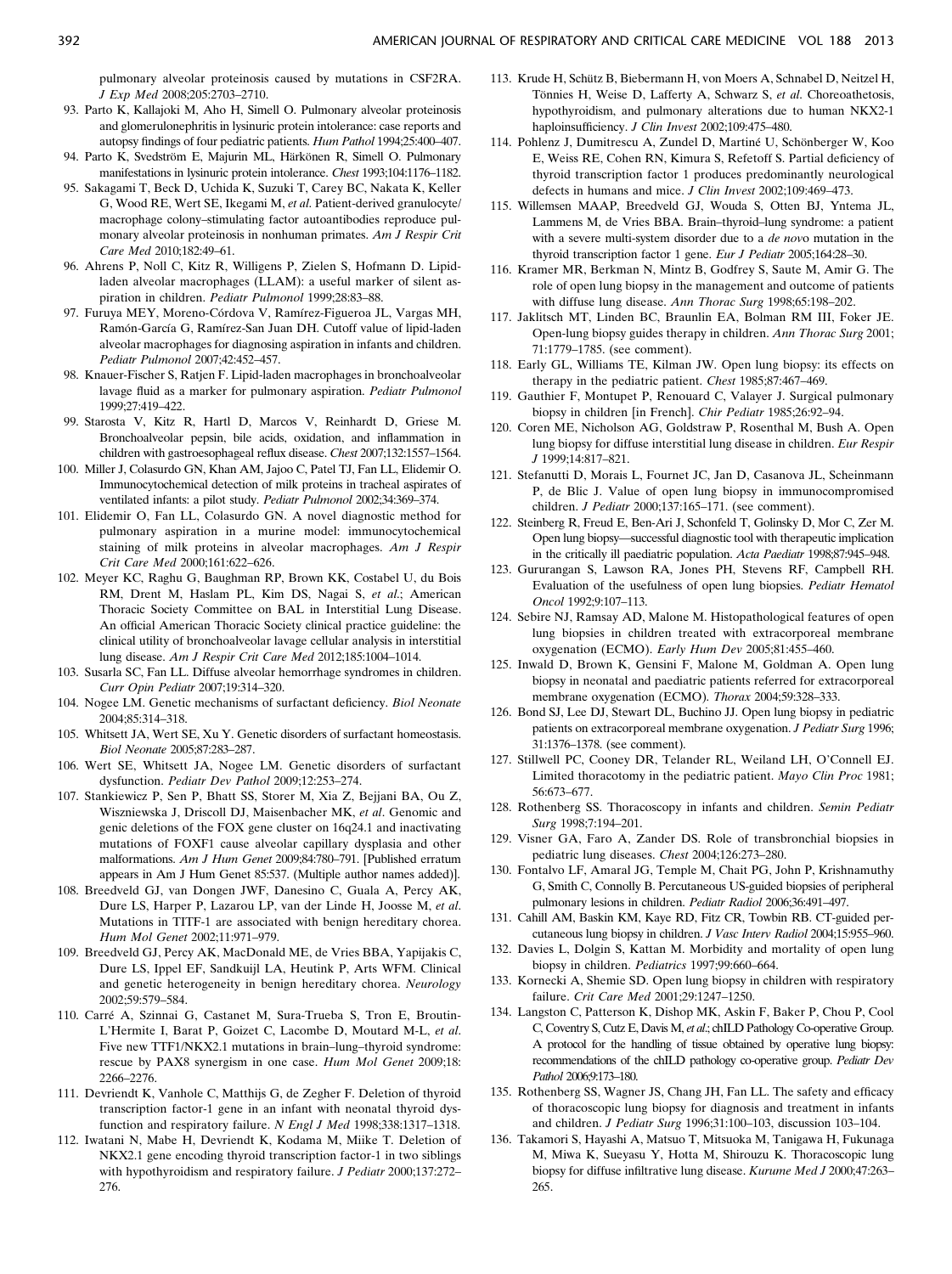- 137. Nogee LM. Genetic basis of children's interstitial lung disease. Pediatr Allergy Immunol Pulmonol 2010;23:15–24.
- 138. Langston C. Pediatric lung biopsy. In: Cagle P, editor. Diagnostic pulmonary pathology. New York: Marcel Dekker; 2000. pp. 19–47.
- 139. Eulmesekian P, Cutz E, Parvez B, Bohn D, Adatia I. Alveolar capillary dysplasia: a six-year single center experience. J Perinat Med 2005;33: 347–352.
- 140. Fullmer JJ, Langston C, Dishop MK, Fan LL. Pulmonary capillaritis in children: a review of eight cases with comparison to other alveolar hemorrhage syndromes. J Pediatr 2005;146:376-381.
- 141. Michalsky MP, Arca MJ, Groenman F, Hammond S, Tibboel D, Caniano DA. Alveolar capillary dysplasia: a logical approach to a fatal disease. J Pediatr Surg 2005;40:1100–1105.
- 142. Bensard DD, McIntyre RC Jr, Waring BJ, Simon JS. Comparison of video thoracoscopic lung biopsy to open lung biopsy in the diagnosis of interstitial lung disease. Chest 1993;103:765–770.
- 143. Ponsky TA, Rothenberg SS, Tsao K, Ostlie DJ, St Peter SD, Holcomb GW III. Thoracoscopy in children: is a chest tube necessary? J Laparoendosc Adv Surg Tech A 2009;19:S23–S25.
- 144. Faro A, Hamvas A. Lung transplantation for inherited disorders of surfactant metabolism. NeoReviews 2008;9:e468–e476.
- 145. Hamvas A, Nogee LM, Mallory GB Jr, Spray TL, Huddleston CB, August A, Dehner LP, deMello DE, Moxley M, Nelson R, et al. Lung transplantation for treatment of infants with surfactant protein B deficiency. J Pediatr 1997; 130:231–239.
- 146. Palomar LM, Nogee LM, Sweet SC, Huddleston CB, Cole FS, Hamvas A. Long-term outcomes after infant lung transplantation for surfactant protein B deficiency related to other causes of respiratory failure. J Pediatr 2006;149:548–553.
- 147. Nogee LM, Dunbar AE III, Wert SE, Askin F, Hamvas A, Whitsett JA. A mutation in the surfactant protein C gene associated with familial interstitial lung disease. N Engl J Med 2001;344:573–579.
- 148. Wegner DJ, Hertzberg T, Heins HB, Elmberger G, MacCoss MJ, Carlson CS, Nogee LM, Cole FS, Hamvas A. A major deletion in the surfactant protein-B gene causing lethal respiratory distress. Acta Paediatr 2007;96:516–520.
- 149. Agrawal A, Hamvas A, Cole FS, Wambach JA, Wegner DJ, Coghill C, Harrison K, Nogee LM. An intronic ABCA3 mutation that is responsible for respiratory disease. Pediatr Res 2012;71:633–637.
- 150. Brasch F, Schimanski S, Mühlfeld C, Barlage S, Langmann T, Aslanidis C, Boettcher A, Dada A, Schroten H, Mildenberger E, et al. Alteration of the pulmonary surfactant system in full-term infants with hereditary ABCA3 deficiency. Am J Respir Crit Care Med 2006; 174:571–580.
- 151. Deterding RR, Sontag M, Kerby GS, Brody AS, Krawiec M, Nogee LM, Hamvas A. Clinical characteristics of surfactant protein (SP-C) mutations in children [abstract]. Proc Am Thorac Soc 2005;2:A474.
- 152. Flamein F, Riffault L, Muselet-Charlier C, Pernelle J, Feldmann D, Jonard L, Durand-Schneider A-M, Coulomb A, Maurice M, Nogee LM, et al. Molecular and cellular characteristics of ABCA3 mutations associated with diffuse parenchymal lung diseases in children. Hum Mol Genet 2012;21:765–775.
- 153. Garmany TH, Moxley MA, White FV, Dean M, Hull WM, Whitsett JA, Nogee LM, Hamvas A. Surfactant composition and function in patients with ABCA3 mutations. Pediatr Res 2006;59:801–805.
- 154. Hamvas A, Nogee LM, Wegner DJ, Depass K, Christodoulou J, Bennetts B, McQuade LR, Gray PH, Deterding RR, Carroll TR, et al. Inherited surfactant deficiency caused by uniparental disomy of rare mutations in the surfactant protein-B and ATP binding cassette, subfamily a, member 3 genes. J Pediatr 2009;155:854–859.e1.
- 155. Nogee LM, Dunbar AE III, Wert S, Askin F, Hamvas A, Whitsett JA. Mutations in the surfactant protein C gene associated with interstitial lung disease. Chest 2002;121(3, Suppl):20S–21S.
- 156. Nogee LM, Wert SE, Proffit SA, Hull WM, Whitsett JA. Allelic heterogeneity in hereditary surfactant protein B (SP-B) deficiency. Am J Respir Crit Care Med 2000;161:973–981.
- 157. Wert SE, Deutsch GH, Hamvas A, Whitsett JA, Nogee LM. Mutations in the surfactant protein C gene (SFTPC) are associated with acute and chronic lung disease in full term infants [abstract]. Am J Respir Crit Care Med 2005;2:A23.
- 158. Garmany TH, Wambach JA, Heins HB, Watkins-Torry JM, Wegner DJ, Bennet K, An P, Land G, Saugstad OD, Henderson H, et al.

Population and disease-based prevalence of the common mutations associated with surfactant deficiency. Pediatr Res 2008;63:645–649.

- 159. Hamvas A, Trusgnich M, Brice H, Baumgartner J, Hong Y, Nogee LM, Cole FS. Population-based screening for rare mutations: highthroughput DNA extraction and molecular amplification from Guthrie cards. Pediatr Res 2001;50:666–668.
- 160. Tredano M, Cooper DN, Stuhrmann M, Christodoulou J, Chuzhanova NA, Roudot-Thoraval F, Boelle P-Y, Elion J, Jeanpierre M, Feingold J, et al. Origin of the prevalent SFTPB indel g.1549 $C > GAA$ (121ins2) mutation causing surfactant protein B (SP-B) deficiency. Am J Med Genet A 2006;140:62–69.
- 161. Galambos C, Levy H, Cannon CL, Vargas SO, Reid LM, Cleveland R, Lindeman R, deMello DE, Wert SE, Whitsett JA, et al. Pulmonary pathology in thyroid transcription factor-1 deficiency syndrome. Am J Respir Crit Care Med 2010;182:549–554.
- 162. Kleinlein B, Griese M, Liebisch G, Krude H, Lohse P, Aslanidis C, Schmitz G, Peters J, Holzinger A. Fatal neonatal respiratory failure in an infant with congenital hypothyroidism due to haploinsufficiency of the NKX2-1 gene: alteration of pulmonary surfactant homeostasis. Arch Dis Child Fetal Neonatal Ed 2011;96:F453–F456.
- 163. Maquet E, Costagliola S, Parma J, Christophe-Hobertus C, Oligny LL, Fournet J-C, Robitaille Y, Vuissoz J-M, Payot A, Laberge S, et al. Lethal respiratory failure and mild primary hypothyroidism in a term girl with a de novo heterozygous mutation in the TITF1/NKX2.1 gene. J Clin Endocrinol Metab 2009;94:197–203.
- 164. Guillot L, Carré A, Szinnai G, Castanet M, Tron E, Jaubert F, Broutin I, Counil F, Feldmann D, Clement A, et al. NKX2-1 mutations leading to surfactant protein promoter dysregulation cause interstitial lung disease in "brain–lung–thyroid syndrome". Hum Mutat 2010;31:E1146–E1162.
- 165. Yu S, Shao L, Kilbride H, Zwick DL. Haploinsufficiencies of FOXF1 and FOXC2 genes associated with lethal alveolar capillary dysplasia and congenital heart disease. Am J Med Genet A 2010;152A:1257– 1262.
- 166. Zufferey F, Martinet D, Osterheld M-C, Niel-Bütschi F, Giannoni E, Schmutz NB, Xia Z, Beckmann JS, Shaw-Smith C, Stankiewicz P, et al. 16q24.1 microdeletion in a premature newborn: usefulness of array-based comparative genomic hybridization in persistent pulmonary hypertension of the newborn. Pediatr Crit Care Med 2011;12: e427–e432.
- 167. Bullard JE, Nogee LM. Heterozygosity for ABCA3 mutations modifies the severity of lung disease associated with a surfactant protein C gene (SFTPC) mutation. Pediatr Res 2007;62:176–179.
- 168. Bullard JE, Wert SE, Whitsett JA, Dean M, Nogee LM. ABCA3 mutations associated with pediatric interstitial lung disease. Am J Respir Crit Care Med 2005;172:1026–1031 [see comment].
- 169. Brasch F, Griese M, Tredano M, Johnen G, Ochs M, Rieger C, Mulugeta S, Müller KM, Bahuau M, Beers MF. Interstitial lung disease in a baby with a de novo mutation in the SFTPC gene. Eur Respir J 2004;24:30–39 [see comment].
- 170. Hamvas A, Nogee LM, White FV, Schuler P, Hackett BP, Huddleston CB, Mendeloff EN, Hsu F-F, Wert SE, Gonzales LW, et al. Progressive lung disease and surfactant dysfunction with a deletion in surfactant protein C gene. Am J Respir Cell Mol Biol 2004;30:771–776.
- 171. Nogee LM. Abnormal expression of surfactant protein C and lung disease. Am J Respir Cell Mol Biol 2002;26:641–644.
- 172. Stevens PA, Pettenazzo A, Brasch F, Mulugeta S, Baritussio A, Ochs M, Morrison L, Russo SJ, Beers MF. Nonspecific interstitial pneumonia, alveolar proteinosis, and abnormal proprotein trafficking resulting from a spontaneous mutation in the surfactant protein C gene. Pediatr Res 2005;57:89–98.
- 173. Cameron HS, Somaschini M, Carrera P, Hamvas A, Whitsett JA, Wert SE, Deutsch G, Nogee LM. A common mutation in the surfactant protein C gene associated with lung disease. J Pediatr 2005;146:370–375.
- 174. Doan ML, Guillerman RP, Dishop MK, Nogee LM, Langston C, Mallory GB, Sockrider MM, Fan LL. Clinical, radiological and pathological features of ABCA3 mutations in children. Thorax 2008; 63:366–373.
- 175. Guillot L, Epaud R, Thouvenin G, Jonard L, Mohsni A, Couderc R, Counil F, de Blic J, Taam RA, Le Bourgeois M, et al. New surfactant protein C gene mutations associated with diffuse lung disease. J Med Genet 2009;46:490–494. [Published erratum appears in J Med Genet 47:485.]